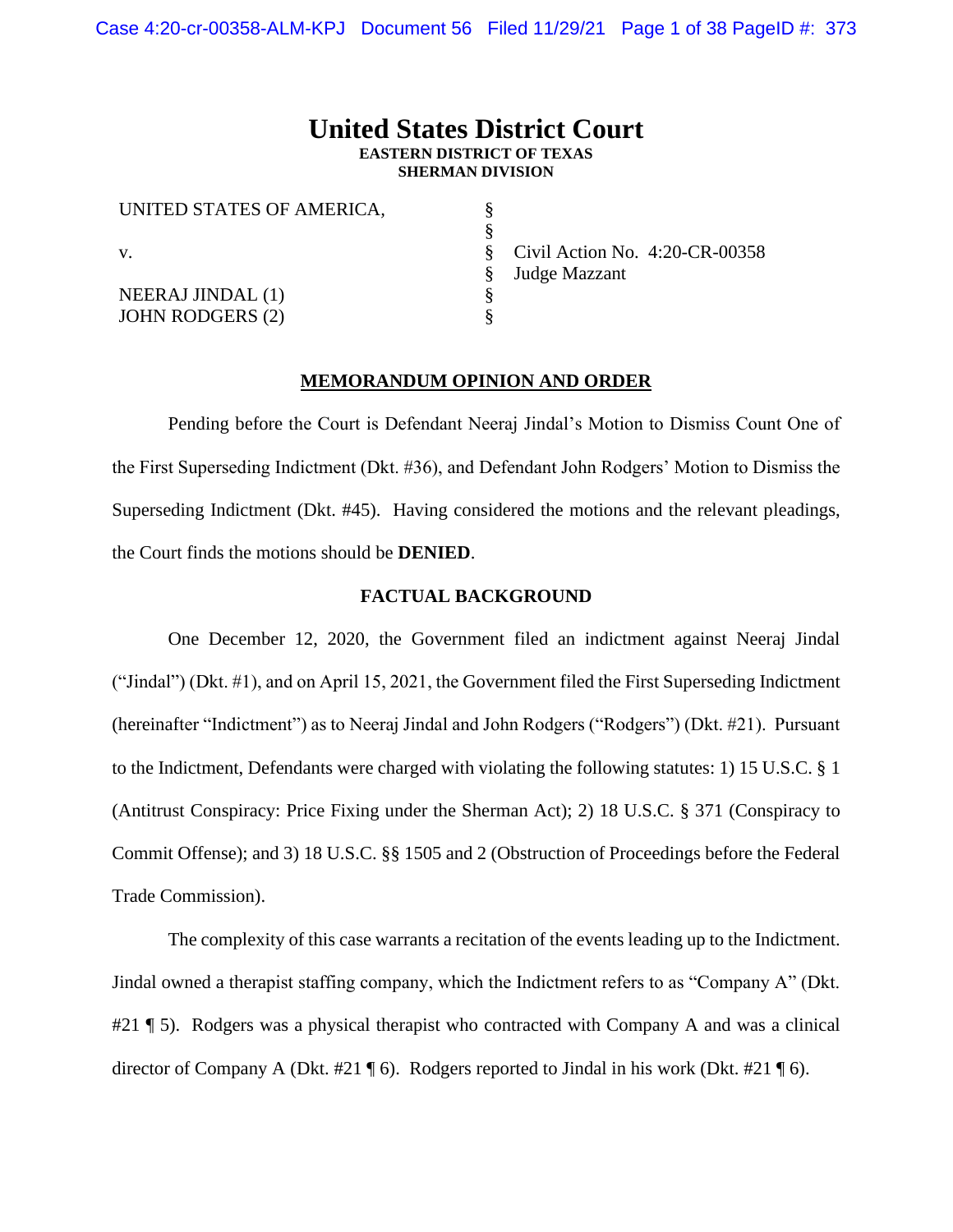Company A contracted with physical therapists ("PTs") and physical therapist assistants ("PTAs") to provide in-home physical therapy to patients (Dkt.  $\#21 \P 7$ ). Therapist staffing companies such as Company A receive patient referrals from home health agencies and act as "middlemen," staffing their PTs or PTAs to provide in-home patient care (Dkt. #21 at  $\P$ [1-2). Therapist staffing companies compete with each other to contract with or employ PTs and PTAs (Dkt. #21 ¶ 4). Each PT and PTA who contracted with Company A had set prices (a "rate" or "pay rate") that Company A paid them for providing in-home care visits (Dkt. #21 ¶ 7). Company A billed home health agencies set prices (the "bill rate") for providing the services (Dkt. #21 ¶ 7). The difference between the pay rates that Company A paid to its PTs and PTAs and the bill rates that it billed to the home health agencies constituted Company A's margin (Dkt. #21 ¶ 7).

Count One of the Indictment charges Defendants with violating 15 U.S.C. § 1 of the Sherman Act. More specifically, Count One states:

From in or around March 2017 to in or around August 2017 (the Relevant Period"), in the Eastern District of Texas and elsewhere, Jindal, Rodgers, and co-conspirators knowingly entered into and engaged in a conspiracy to suppress competition by agreeing to fix prices by lowering the pay rates to PTs and PTAs. The conspiracy engaged in by Jindal, Rodgers, and co-conspirators was a *per se* unlawful, and thus unreasonable, restraint of interstate trade and commerce in violation of Section 1 of the Sherman Act (15 U.S.C. § 1).

(Dkt. #21 ¶ 11).

The Indictment alleges that on March 10, 2017, Rodgers, acting on behalf of Jindal and Company A, texted with the owner of a competing staffing company, Individual 2, regarding the rates that Company A and Individual 2's staffing company paid their PTs and PTAs (Dkt. #21 ¶ 12(a)). During the text exchange, Rodgers texted Individual 2, asking, "[h]ave you considered lowering PTA reimbursement" and stating, "I think we're going to lower PTA rates to \$45" (Dkt. #21  $\P$  12(a)). Individual 2 responded, "[y]es I agree" and "I'll do it with you" (Dkt. #21  $\P$  12(a)).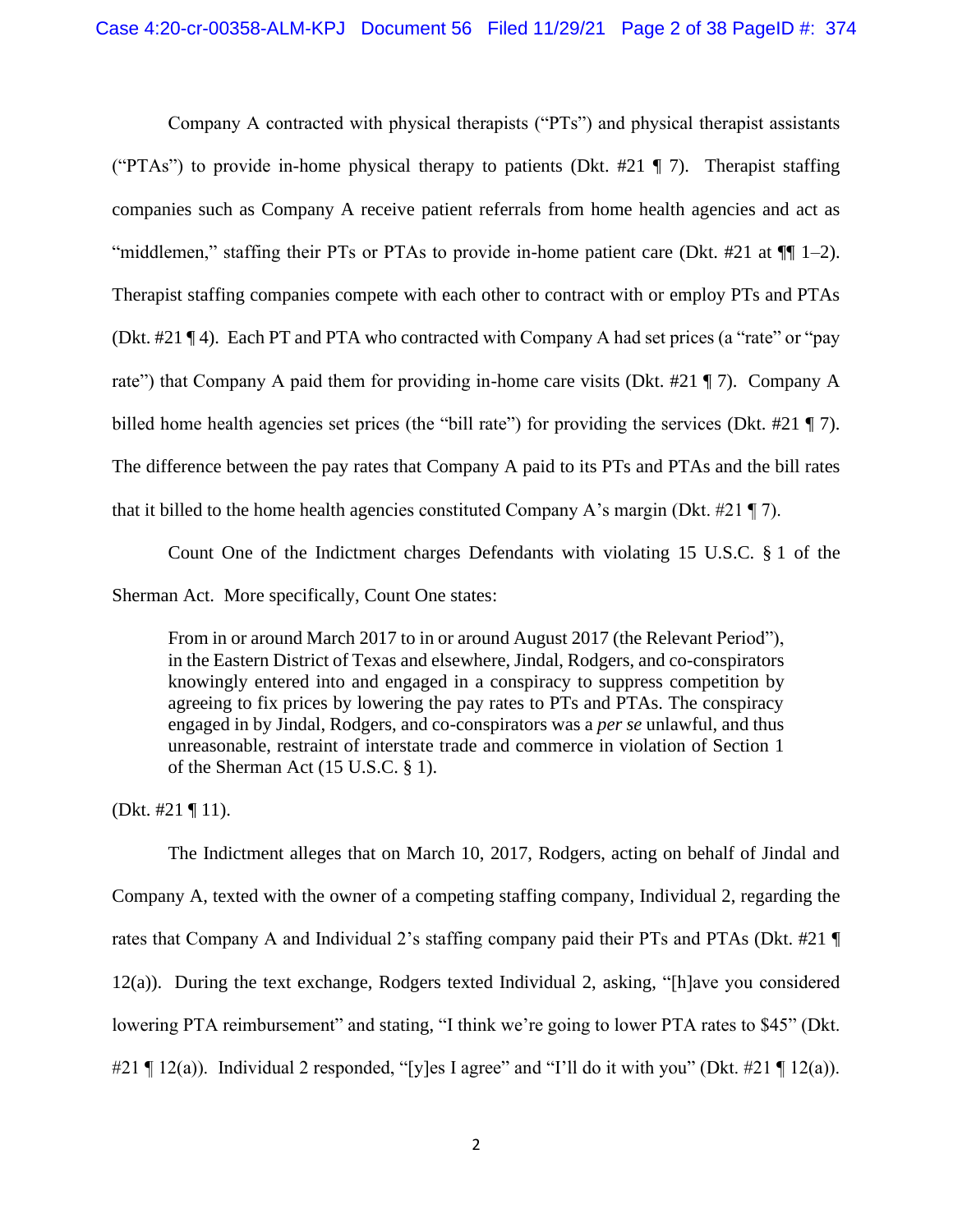Rodgers responded with a "thumbs up" emoji and texted, "I feel like if we're all on the same page, there won't be a bunch of flip flopping and industry may stay stable" (Dkt. #21  $\P$ 12(a)). According to the Indictment, Rodgers reported back to Jindal regarding this text message conversation with Individual 2 (Dkt.  $\#21 \P 12(a)$ ).

The Indictment further alleges that, following the text exchange between Rodgers and Individual 2, Jindal texted the owners of other therapist staffing companies to recruit additional competitors to join the conspiracy to collectively lower rates (Dkt.  $#21 \P 12(b)$ ). Specifically, on March 10, 2017, Jindal separately texted at least four other owners of therapist staffing companies, saying "I am reaching out to my counterparts about lowering PTA rates to \$45. What are your thoughts if we all collectively do it together?" (Dkt. #21 ¶ 12(b)). Jindal further texted each owner that he had Individual 2's company "on board" (Dkt.  $#21 \nparallel 12(b)$ ).

The Indictment then references another text exchange between Rodgers and Individual 2 that took place on March 17, 2017 (Dkt. #21 ¶ 12(c)). Rodgers stated: "FYI we made rate changes effective next payroll Monday decreasing PT's and PTA's" (Dkt. #21 ¶ 12(c)). Individual 2 responded: "Well I can join in where did u go" (Dkt. #21 ¶ 12(c)). According to the Indictment, Rodgers and Individual 2 subsequently exchanged text messages regarding their companies' pay rates for PTs and PTAs (Dkt. #21 ¶ 12(c)). And, pursuant to the agreement, Company A thereafter paid lower rates to certain PTs and PTAs (Dkt.  $#21 \nparallel 12(d)$ ).

On May 25, 2021, Jindal filed his Motion to Dismiss Count One of the First Superseding Indictment (Dkt. #36). On June 18, 2021, Rodgers filed his Motion to Dismiss the Superseding Indictment (Dkt. #45). In Rodgers' motion, he incorporated the arguments in Jindal's motion and added a separate argument alleging the Government's prosecution of him breached an oral agreement (Dkt. #45). The United States Responded to Jindal's Motion on June 22, 2021 (Dkt.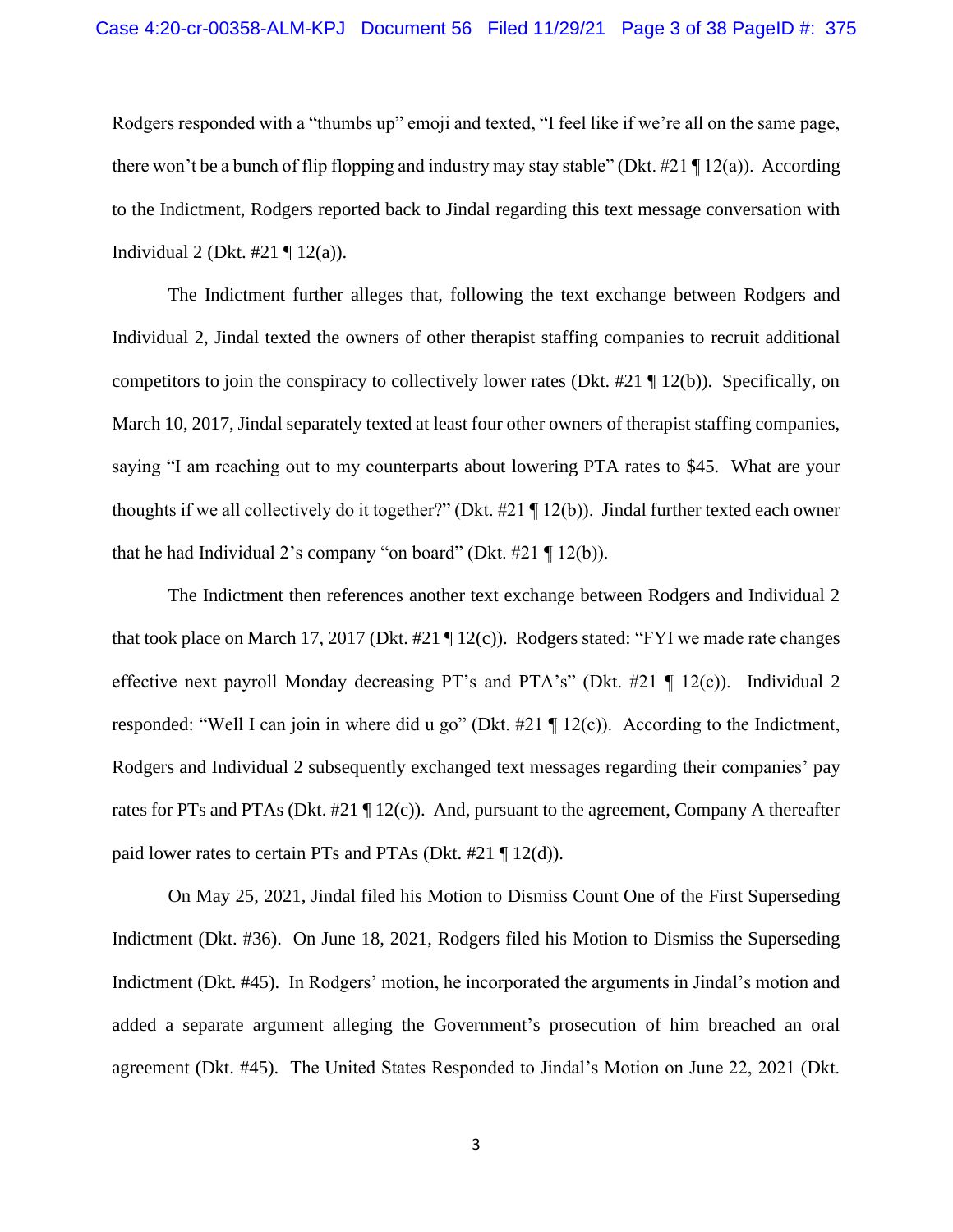#46) and responded to Rodgers' Motion on July 16, 2021 (Dkt. #48). Jindal filed a Reply on July 6, 2021 (Dkt. #47). Rodgers filed a Reply on July 30, 2021 (Dkt. #50).

## **STATUTORY BACKGROUND**

Since Count One of the Indictment charges Defendants with violating § 1 the Sherman Act, the Court finds it helpful to provide an overview of the Sherman Act before turning to Defendants' arguments. The Sherman Act prohibits "[e]very contract, combination in the form of trust or otherwise, or conspiracy, in restraint of trade or commerce among the several States." 15 U.S.C. § 1. The Supreme Court, however, "has not taken a literal approach" in interpreting this language. *Texaco Inc. v. Dagher*, 547 U.S. 1, 5 (2006). Instead, the Supreme Court has found § 1 "outlaw[s] only *unreasonable* restraints." *State Oil Co. v. Khan*, 522 U.S. 3, 10 (1997) (emphasis added). In determining whether a restraint is unreasonable, and thus unlawful, courts use one of two rules of decision. *MM Steel, L.P. v. JSW Steel (USA) Inc*., 806 F.3d 835, 848 (5th Cir. 2015).

Most restraints under § 1 are analyzed under the so-called rule of reason. *Arizona v. Maricopa Cnty*. *Med. Soc'y*, 457 U.S. 332, 343 (1982). As its name suggests, the rule of reason requires a context-specific inquiry to "distinguish[] between restraints with anticompetitive effect that are harmful to the consumer and restraints stimulating competition that are in the consumer's best interest." *Leegin Creative Leather Prods., Inc. v. PSKS, Inc*., 551 U.S. 877, 886 (2007). Rule of reason analysis involves "analyzing the facts peculiar to the business, the history of the restraint, and the reasons why it was imposed." *Nat'l Soc'y of Prof. Eng'r v. United States*, 435 U.S. 679, 692 (1978).

A smaller group of restraints under § 1 are at the outset "deemed unlawful *per se*" dispensing with the need for case-by-case evaluation. *Kahn*, 522 U.S. at 10. These restraints are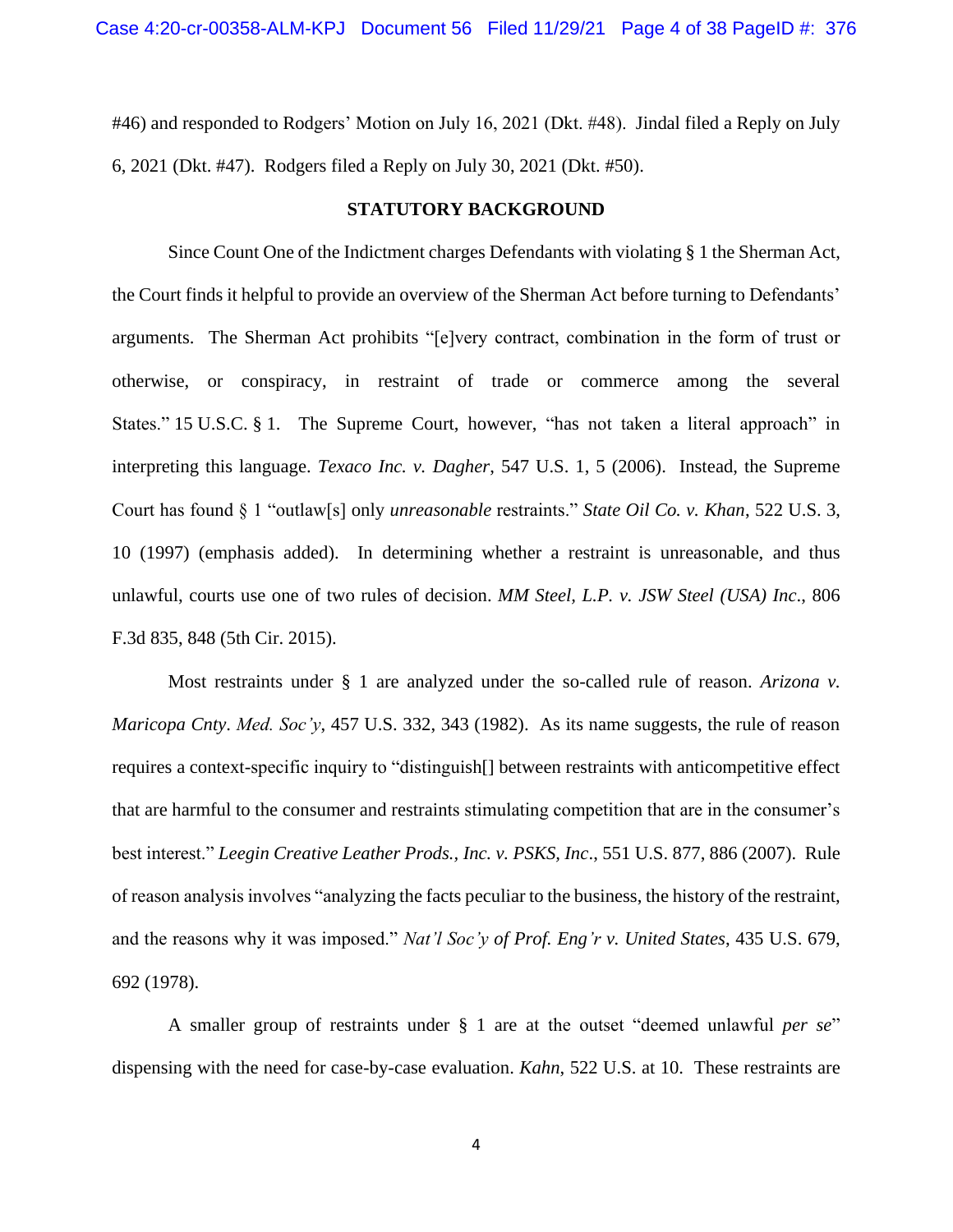unreasonable *per se* because the conduct at issue is "manifestly anticompetitive" and "always or almost always tend[s] to restrict competition and decrease output." *Bus. Elecs. Corp. v. Sharp Elecs. Corp.*, 485 U.S. 717, 723 (1988) (internal citations omitted). *Per se* treatment is reserved for "only those agreements that are so plainly anticompetitive that no elaborate study of the industry is needed to establish their illegality." *Dagher*, 547 U.S. at 5 (internal citations omitted). Thus, "the *per se* rule is appropriate only after courts have had considerable experience with the type of restraint at issue" in order to determine whether it has the requisite "manifestly anticompetitive effect[]." *Leegin*, 551 U.S. at 886 (quotation omitted).

"Typically only 'horizontal' restraints—restraints 'imposed by agreement between competitors'—qualify as unreasonable *per se*." *Ohio v. Am. Express Co.*, 138 S.Ct. 2274, 2283– 84 (2018) (quoting *Bus. Elecs.*, 485 U.S. at 730). Courts have found three types of horizontal restraints to be *per se* violations of the Sherman Act: price fixing, market allocation, and bid rigging. 1 *See, e.*g., *Dagher*, 547 U.S. at 5 (price fixing); *Palmer v. BRG of Ga, Inc.,* 498 U.S. 46, 49–50 (1990) (market allocation); *United States v. Young Brothers Inc.*, 728 F.2d 682, 687 (5th Cir. 1984) (bid rigging). If a naked trade restraint falls in one of these forms, it is summarily condemned *per se* illegal.

The Sherman Act is enforced both criminally and civilly. *See United States v. U.S. Gypsum Co*., 438 U.S. 422, 438 (1978) ("Both civil remedies and criminal sanctions are authorized with regard to the same generalized definitions of the conduct proscribed."). But the Department of Justice has a longstanding policy of only bringing criminal antitrust prosecutions based on *per se* violations of the Act. *See United States v. Kemp & Assocs, Inc*. 907 F.3d 1264, 1274 (10th Cir.

<sup>1</sup> Certain types of group boycotts have also been found to be *per se* illegal, but "precedent limits the per se rule in the boycott context to cases involving horizontal agreements among direct competitors." *NYNEX Corp. v. Discon, Inc.* 525 U.S. 128, 135 (1998).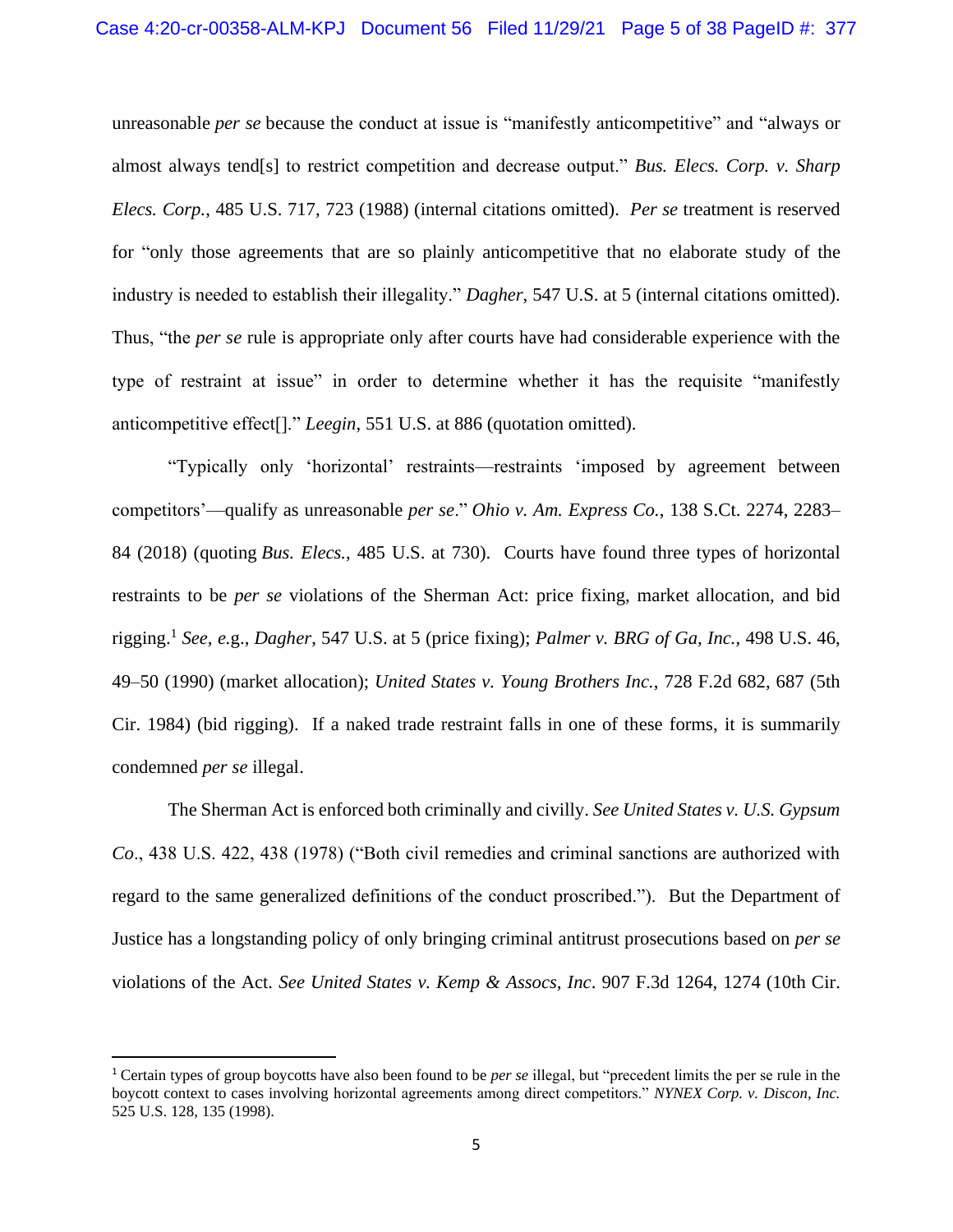2018) (noting that the United States Attorney's Antitrust Manual states that "current Antitrust Division policy is to proceed by criminal investigation and prosecution in cases involving horizontal, per se unlawful agreements."). Whether the allegations in an Indictment constitute a *per se* violation is a legal question for the court. *MM Steel*, 806 F.3d at 847 ("The decision to analyze the conspiracy under a per se theory of liability is a question of law . . . ."); *see also Maricopa Cnty*, 457 U.S. at 337 n.3, 354.

## **LEGAL STANDARD**

An indictment is subject to dismissal for the Government's failure to state an offense. *See* FED. R. CRIM. P. 12(b)(3)(B). This means that, taking the Government's allegations as true, *United States v. Fontenot*, 665 F.3d 640, 644 (5th Cir. 2011), the indictment must state the elements of each offense and facts "sufficient to permit the defendant to plead former jeopardy in a subsequent prosecution." *United States v. Contris*, 592 F.2d 893, 896 (5th Cir. 1979). Indictments are read as a whole, and "[t]he sufficiency of an indictment is to be tested by practical rather than technical considerations." *Id.* Indeed, "the law does not compel a ritual of words." *United States v. Ratcliff*, 488 F.3d 639, 643 (5th Cir. 2007) (citation omitted). As such, an indictment will not be dismissed based on minor deficiencies or because it "could have been more artfully or precisely drawn." *Contris*, 592 F.2d at 896. Courts generally measure the sufficiency of an indictment "by whether (1) each count contains the essential elements of the offense charged, (2) the elements are described with particularity, without any uncertainty or ambiguity, and (3) the charge is specific enough to protect the defendant against a subsequent prosecution for the same offense." *United States v. Threadgill*, 172 F.3d 357, 366 (5th Cir. 1999) (citation omitted).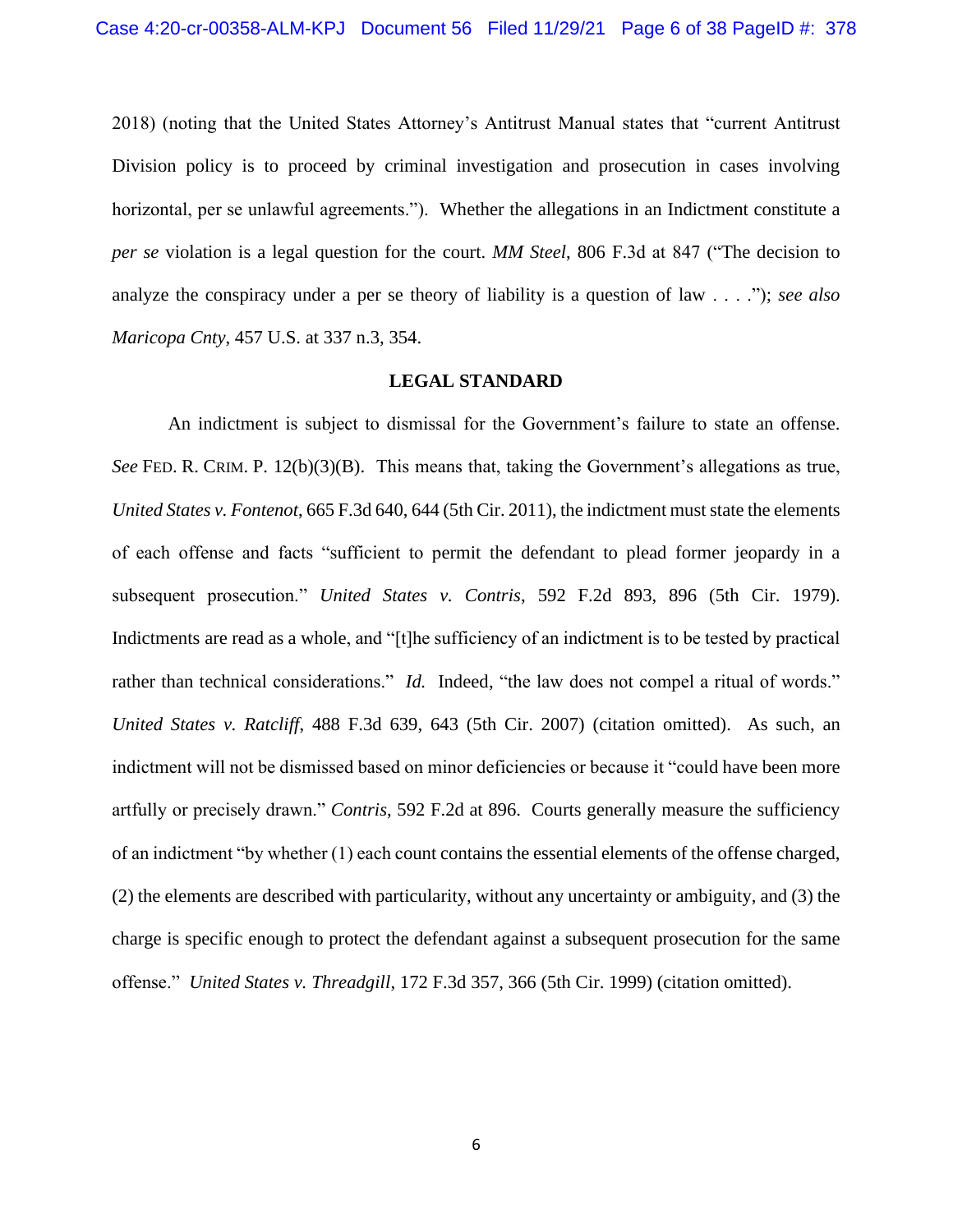#### **ANALYSIS: JINDAL'S MOTION**

In the present motion, Jindal argues that Count One of the Indictment should be dismissed for two main reasons (Dkt. #36). First, he argues that that Count One fails to state an offense under Federal Rule of Criminal Procedure 12(b)(3)(B)(v) because it does not identify a *per se* Sherman Act violation (Dkt. #36 at p. 1). Second, Jindal argues that Count One violates due process under the Fifth and Sixth Amendments because he did not receive "fair warning" the conduct was criminal, and the *per se* designation improperly promotes a presumption of intent (Dkt. #36 at pp. 13–14). Rodgers adopts Jindal's arguments for Count One and also moves to dismiss the Indictment on the basis that the Government has breached an alleged oral agreement not to prosecute him. Because both Defendants move to dismiss Count One on the same grounds, the Court will address the arguments pertaining to Count One in Jindal's motion first before addressing Rodgers' separate argument.

# **I. Sufficiency of the Indictment—Do the Allegations in the Indictment Constitute a** *Per Se* **Violation of the Sherman Act?**

In Count One of the Indictment, Defendants were charged with conspiracy to fix prices in violation of § 1 of the Sherman Act. The Indictment further alleges that the alleged conspiracy was a *per se* violation of the Sherman Act (Dkt. #21 ¶ 11) ("The conspiracy engaged in by Jindal, Rodgers, and co-conspirators was a *per se* unlawful, and thus unreasonable, restraint of interstate trade and commerce in violation of Section 1 of the Sherman Act."). Accordingly, in the Government's view, to obtain conviction, it does not need to prove market power, intent, or any anticompetitive effects on trade—it simply must prove the bare fact that an agreement existed. This is further reflected by the Indictment—it does not allege any of the elements of a rule-ofreason offense. Thus, the Indictment can only stand if the allegations in it constitute a *per se* violation of the Sherman Act. Stated differently, the Indictment must be dismissed if it fails to state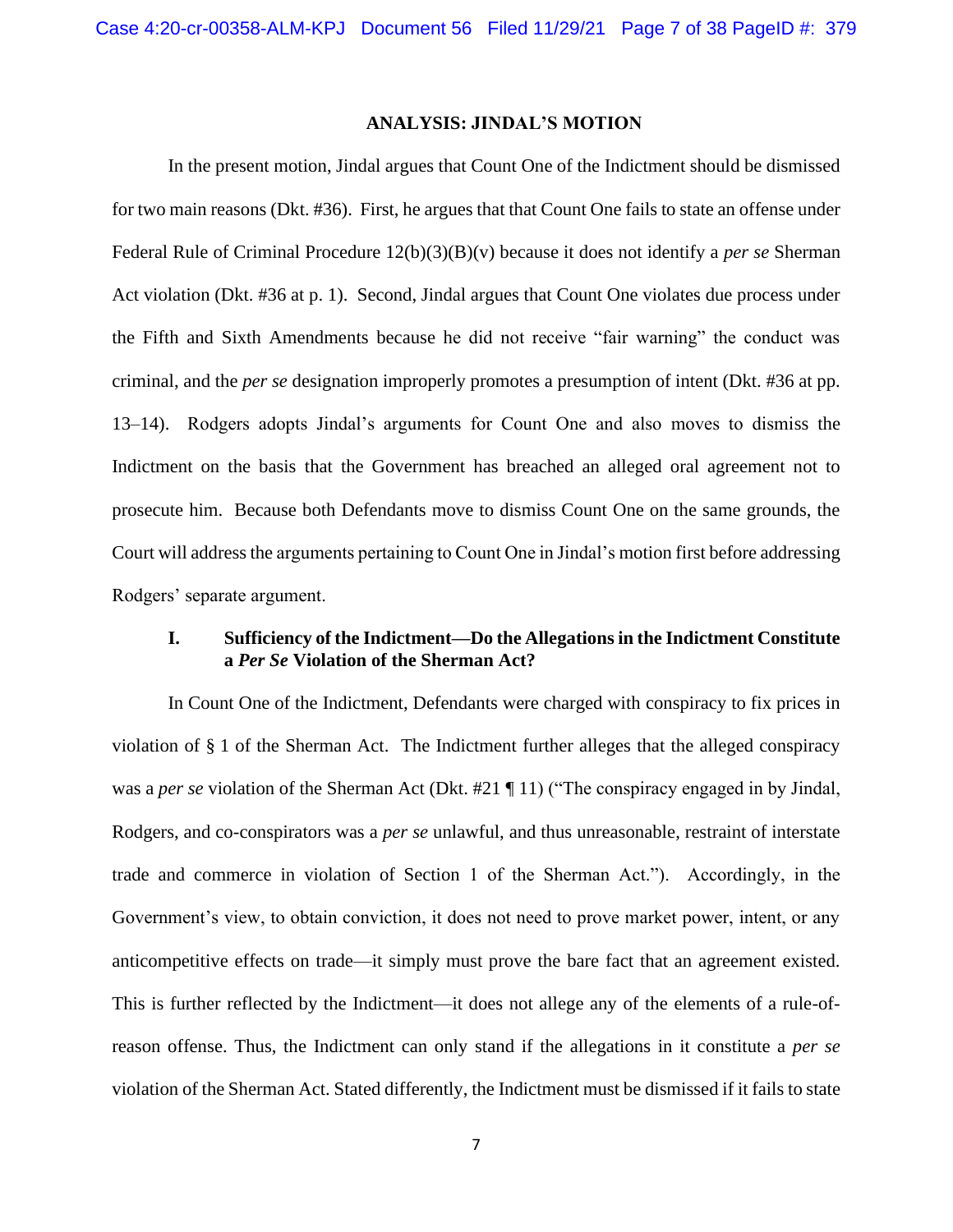a cognizable *per se* offense under the Sherman Act. Whether the allegations in the Indictment constitute a *per se* violation is a question of law for the Court. *MM Steel*, 806 F.3d at 847.

For over 100 years, the Supreme Court has consistently held that price-fixing agreements are unlawful *per se* under the Sherman Act. *United States v. Socony-Vacuum Oil Co*., 310 U.S. 150, 218 (1940). In fact, the Supreme Court has stated that "[n]o antitrust offense is more pernicious than price fixing." *Fed. Trade Comm'n v. Ticor Title Ins. Co*., 504 U.S. 621, 639 (1992). Defendants do not dispute that the Supreme Court has designated price fixing as a *per se* Sherman Act violation (Dkt. #47 at p. 3). But Defendants do dispute that the Indictment in-fact alleges a price-fixing agreement (Dkt. #47 at p. 4).

The core of Defendants argument is that the Indictment does not allege a price-fixing agreement because it "[a]t most[] alleges an agreement to fix wages" (Dkt. #36 at p. 13). According to Defendants, though the Indictment uses the word "prices" to refer to the "pay rates" for the PTs and PTAs, the "appropriate word" to describe the "pay rates" is "wages" because the rates constitute compensation for the PTs' and PTAs' labor (Dkt. #36 at p. 13). Thus, Defendants argue that the "Indictment does not allege any agreement to fix 'prices'" because "[w]ages do not fall within the definition of 'price fixing,' which is defined as 'fixing . . . the price of a commodity'" (Dkt. #36 at p. 12-13). Further, according to Defendants, "[m]erely substituting the word 'prices' for 'wages' does not transform the factual allegations from alleging a wage-fixing agreement to alleging a price-fixing agreement" (Dkt. #47 at p. 4). But Defendants' narrow view of horizontal price-fixing agreements reveals the flaw in their arguments.

#### **A. Price-Fixing Agreements Come in Many Forms.**

The scope of conduct found to constitute horizontal price-fixing agreements warranting application of the *per se* rule is broad. For example, courts have applied the *per se* rule to price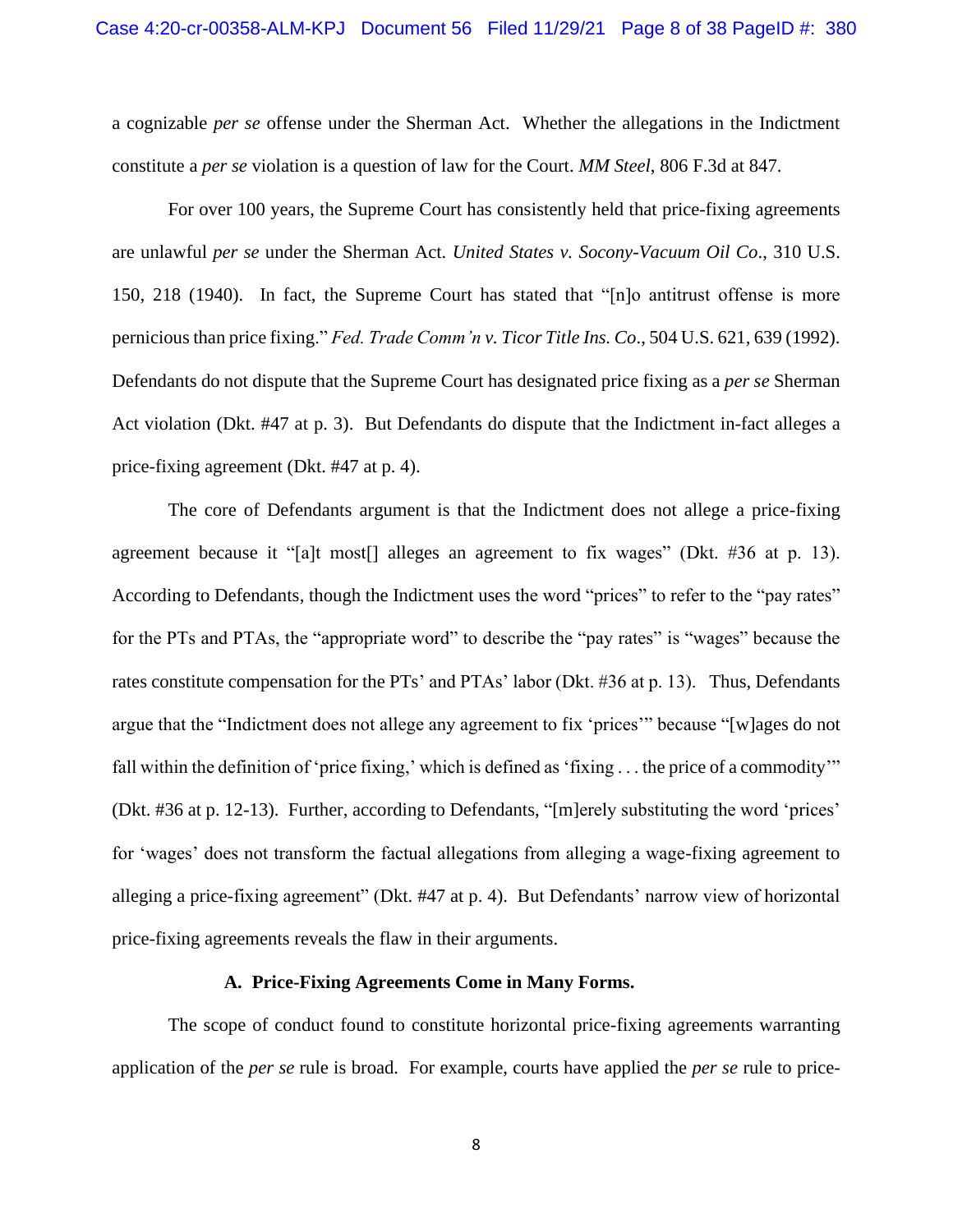fixing agreements: 1) establishing minimum prices, *United States v. Trenton Potteries Co*., 273 U.S. 392, 401 (1927); 2) setting maximum prices, *Maricopa Cnty*., 457 U.S. at 335; 3) fixing credit terms, *Catalano, Inc. v. Target Sales Inc*., 446 U.S. 643, 648 (1980); 4) setting fee schedules, *Goldfarb v. Va. State Bar*, 421 U.S. 773, 783 (1975); 5) purchasing surplus product to keep it off the market, *Socony-Vacuum*, 310 U.S. at 167; 6) refusing to advertise prices, *United States v. Gasoline Retailers Ass'n*, 285 F.2d 688, 691 (7th Cir. 1961); and 7) excluding purchasers unless they increased the price they paid for a service, *Fed. Trade Comm'n. v. Superior Ct. Trial Laws. Ass'n*, 493 U.S. 411, 436 n.19 (1990). Thus, contrary to Defendants' argument, "price fixing" has not been limited to conduct that literally directly "fix[es] . . . the price of a commodity." (*See* Dkt. #36 at p. 13). Instead, as the above cases and many more have recognized, the definition of horizontal price-fixing agreements cuts broadly. As such, any naked agreement among competitors—whether by sellers or buyers—that fixes components that affect price meets the definition of a horizontal price-fixing agreement. *See Socony-Vacuum*, 310 U.S. at 221 ("Any combination which tampers with price structures is engaged in an unlawful activity."); *Jacobi v. Bache & Co., Inc.*, 377 F. Supp 86, 95–96 (S.D.N.Y 1974) ("When the purpose of an agreement is to fix or stabilize prices, even if the means used affects only one element of the price structure, or only indirectly affects prices, the agreement is illegal per se . . . .")

The Court recognizes that the facts of this case do not present those typical of a price-fixing agreement. For example, the classic horizontal price-fixing scheme involves an agreement among sellers to fix the prices of goods they sell. But just because the typical price-fixing conspiracy involves certain hallmarks does not mean that other less prevalent forms of price-fixing agreements are not likewise unlawful. Indeed, Courts have not limited price-fixing conspiracies to agreements concerning the purchase and sale of goods but have found them to cover the purchase and sale of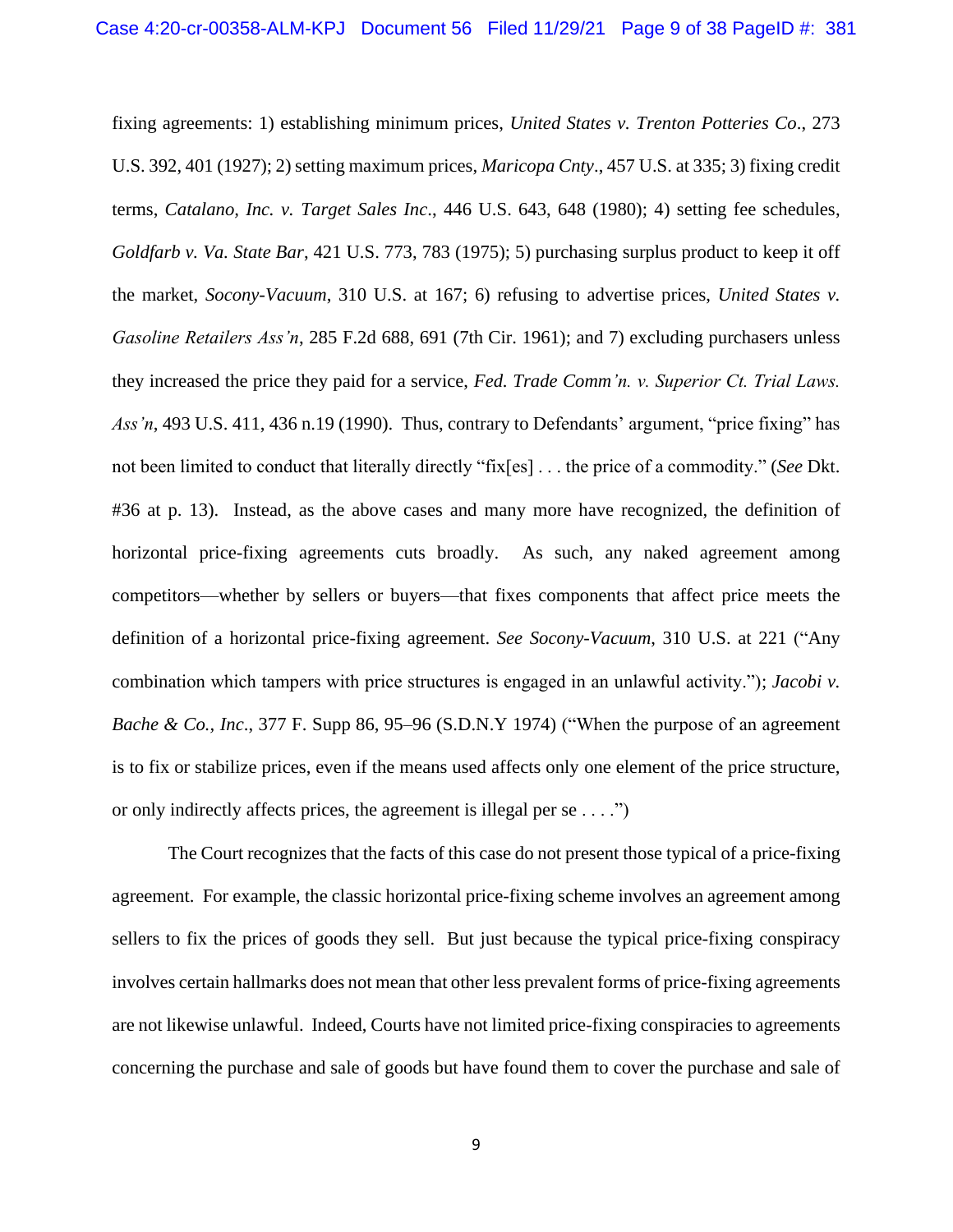services. *See Goldfarb*, 421 U.S. at 783 (finding that minimum fee schedule for lawyers services' "constitute[d] a classic illustration of price fixing"); *Superior Ct. Trial Laws. Ass'n*, 493 U.S. at 423 (finding that lawyers' boycott aimed at forcing increase of compensation paid to them was "the essence of 'price fixing[.]'"). More importantly, courts have also not only found price-fixing agreements among sellers, but also among buyers. *See Mandeville Island Farms, Inc. v. Am. Crystal Sugar Co.,* 334 U.S. 219, 235 (1948) ("It is clear that the agreement is the sort of combination condemned by the Act, even though the price-fixing was by purchasers, and the persons specially injured . . . are sellers, not customers or consumers."); *Nat'l Macaroni Mfrs. Ass'n v. Fed. Trade Comm'n*., 345 F.2d 421, 426–27 (7th Cir. 1995) (finding a price-fixing agreement among manufacturers to standardize the composition of their product in an effort to depress the price of an essential raw material to be illegal *per se*). In sum, price-fixing agreements come in many forms and include agreements among competing buyers of services.

## **B. The Sherman Act Prohibits Conspiracies Among Buyers of Labor.**

The Supreme Court has made clear that the Sherman Act applies equally to all industries and markets—to sellers and buyers, to goods and services, and consequently to buyers of services—otherwise known as employers in the labor market. *See Anderson v. Shipowners' Ass'n of Pac. Coast*, 272 U.S. 359, 361–65 (1926). More than a century ago, the Supreme Court recognized that the Sherman Act applies to labor markets. *Id.* In *Anderson*, along with other restraints that were imposed on the seamen to control their employment, the "[shipowners] fix[ed] the wages which shall be paid to the seamen." 272 U.S. at 362. The Court found that this conduct, along with the other restraints on labor by the employers, violated the Sherman Act. *Id.* at 365. Thus, there is little doubt that "[t]he Sherman Act . . . applies to abuse of market power on the buyer side . . . ." *Todd v. Exxon Corp*., 275 F.3d 191, 201 (2d Cir. 2001) (Sotomayor, J); *see also*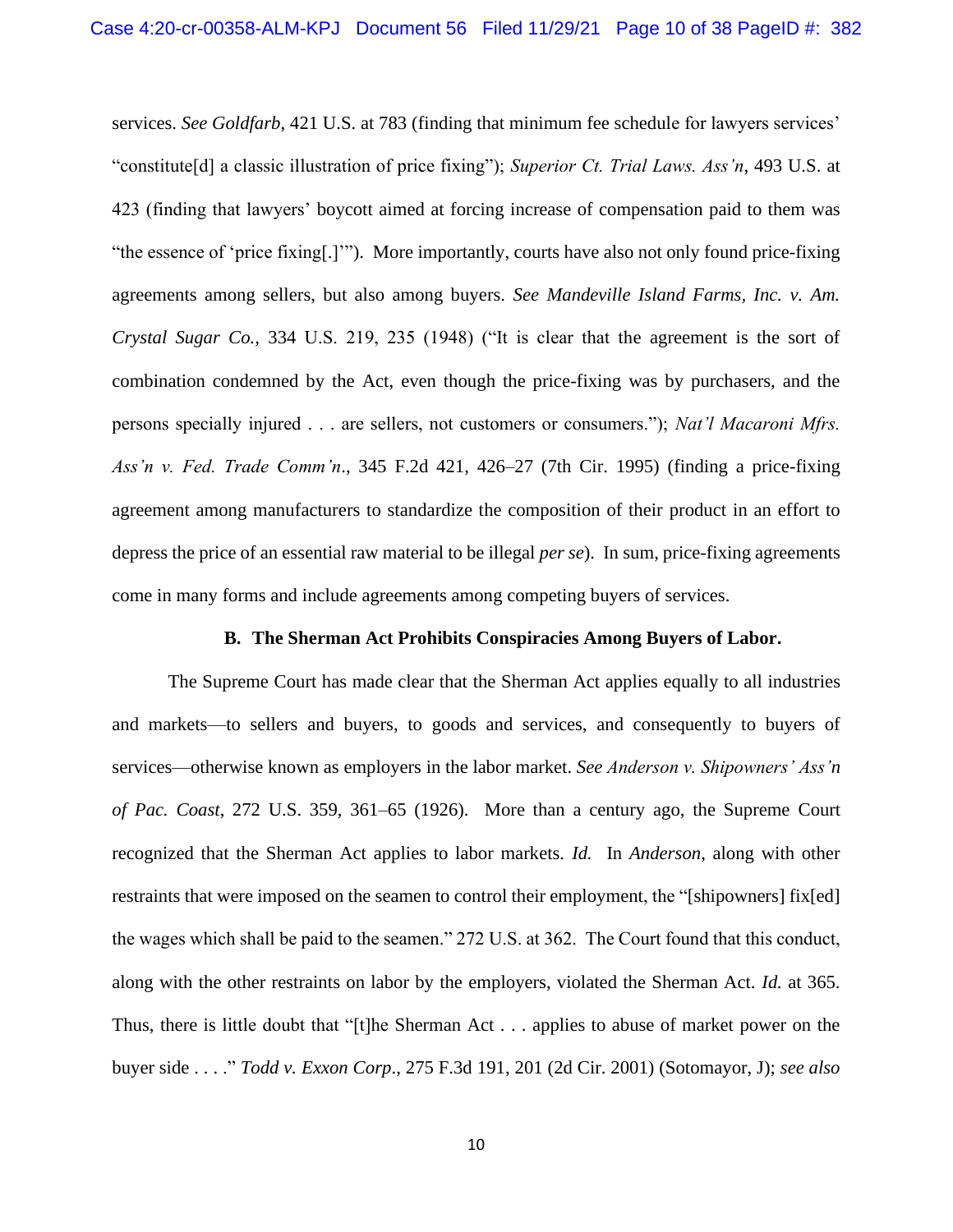*All Care Nursing Serv., Inc. v. High Tech Staffing Servs., Inc*., 135 F.3d 740, 747 (11th Cir. 1998) ("That price fixing is equally violative of antitrust laws whether it is done by buyers or sellers is also undisputed.").

## **C. The Indictment Alleges a Price-Fixing Agreement That Is** *Per Se* **Illegal.**

With these principles in mind, the Court turns to the Indictment to determine if it alleges a price-fixing agreement that is *per se* illegal. *MM Steel*, 806 F.3d at 847. The Indictment alleges that "Jindal, Rodgers, and co-conspirators knowingly entered into and engaged in a conspiracy to suppress competition by agreeing to fix prices by lowering the pay rates to PTs and PTAs" (Dkt. #21 ¶ 11). The Indictment thus alleges a naked price-fixing conspiracy among buyers in the labor market to fix the pay rates of the PTs and PTAs. As such, the Indictment describes a price-fixing conspiracy that is *per se* unlawful. *See Socony-Vacuum*, 310 U.S. at 222 ("[T]he Sherman Act, so far as price-fixing agreements are concerned, establishes one uniform rule applicable to all industries alike."). In other words, to summarize, the scope of anticompetitive conduct that constitutes price fixing is broad—it covers agreements among buyers in the labor market. And the *per se* rule applies to naked price-fixing agreements categorically. Accordingly, the Indictment sufficiently alleges a price-fixing conspiracy that warrants the *per se* rule.

# **D. Fixing the Price of Labor, or Wage Fixing, is a Form of Price Fixing and Thus Illegal** *Per Se***.**

Defendants do not dispute that price-fixing agreements are *per se* illegal; they do, however, challenge how the Government labeled the offense and whether the charged conduct constitutes a *per se* offense (Dkt. #36 at p. 8). But, contrary to Defendants' argument, whether the Indictment refers to the "pay rates" of the PTs and PTAs as "prices" or "wages" does not affect the outcome. *See* L. Sullivan, Handbook of the Law of Antitrust, s 74, at 198 (1977) ("The antitrust laws concern substance, not form, in the preservation of competition."). The antitrust laws fully apply to the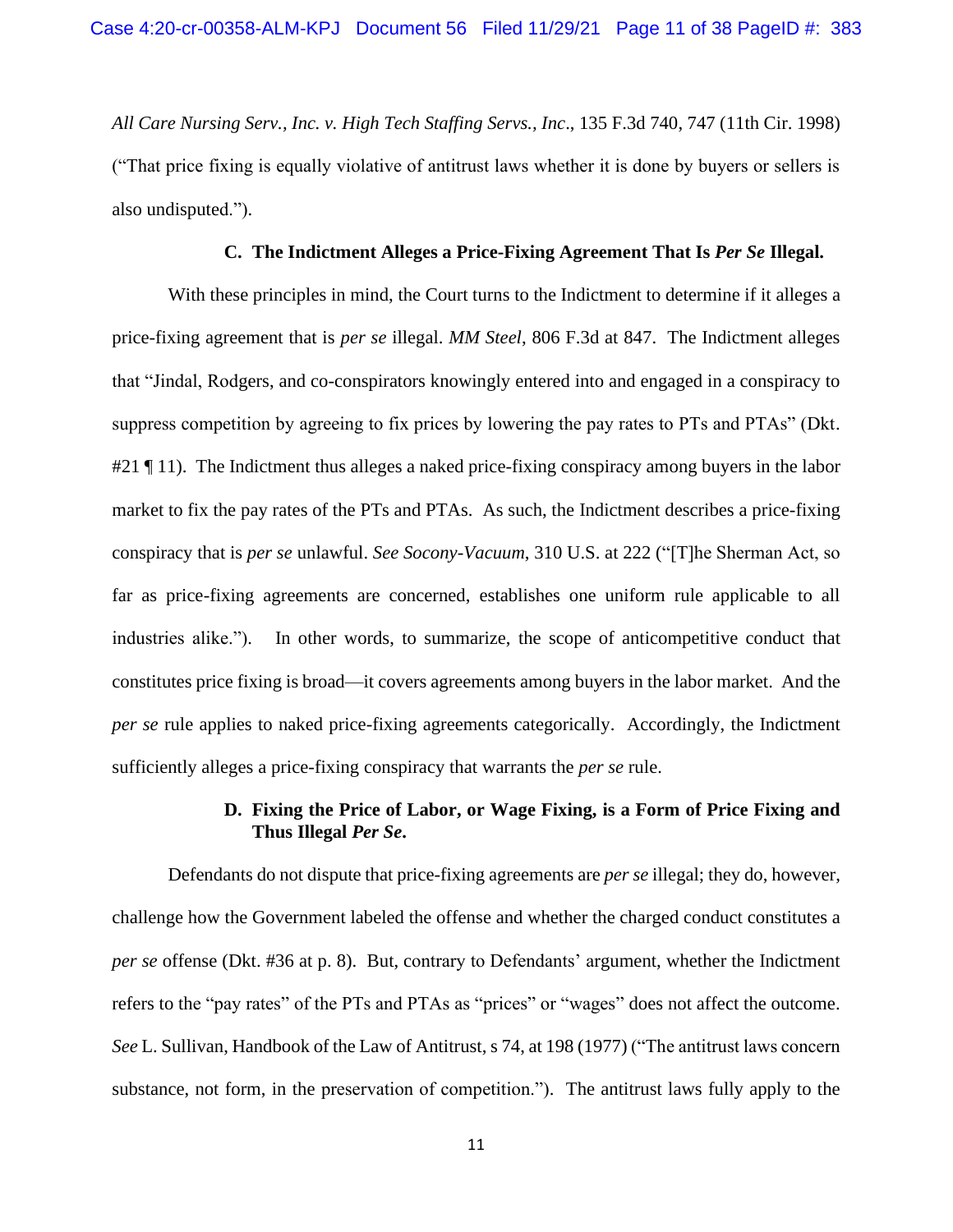labor markets, and price-fixing agreements among buyers—like therapist staffing companies—are prohibited by the Sherman Act. *See Anderson*, 272 U.S. at 361–65. At bottom, the alleged agreement between Defendants and co-conspirators had the purpose and effect of fixing the pay rates of the PTs and PTAs—the price of labor. When the price of labor is lowered, or wages are suppressed, fewer people take jobs, which "always or almost always tend[s] to restrict competition and decrease output." *See Bus. Elecs. Corp.*, 485 U.S. at 723. This type of agreement is plainly anticompetitive and has no purpose except stifling competition. *See All Care Nursing Serv., Inc,*  135 F.3d at 748 ("The key to per se treatment is whether the conduct is of the kind that can only be anticompetitive."). Indeed, "[b]uyers' cartels engaged in price fixing have been held to be illegal under the Sherman Act even though their goal is to lower the price of the input." *Int'l Outsourcing Servs, LLC v. Blistex, Inc*., 420 F. Supp. 2d. 860, 864 (N.D. Ill. 2006).

Additionally, contrary to Defendants' argument, that the Indictment lacks allegations that Defendants "made any agreement to fix prices paid by consumers" does not mean the Indictment fails to state a price-fixing agreement (*see* Dkt. #36 at p. 13). The Sherman Act "does not confine its protection to consumers, or to purchasers, or to competitors, or sellers." *Mandeville*, 334 U.S. at 236. Rather, the statute protects "all who are made victims of the forbidden practices by whomever they may be perpetrated," and those protections extend to sellers of goods and services—such as the PTs and PTAs—to the same extent they do buyers, consumers, or competitors. *Id.* Besides, "[j]ust as antitrust law seeks to preserve the free market opportunities of buyers and sellers of goods, so also it seeks to do the same for buyers and sellers of employment services." *Roman v. Cessna Aircraft Co*., 55 F.3d 542, 544 (10th Cir. 1995) (quoting II Phillip Areeda & Herbert Hovenkamp, *Antitrust Law* ¶ 377c (rev. ed. 1995)). As *Anderson* makes clear,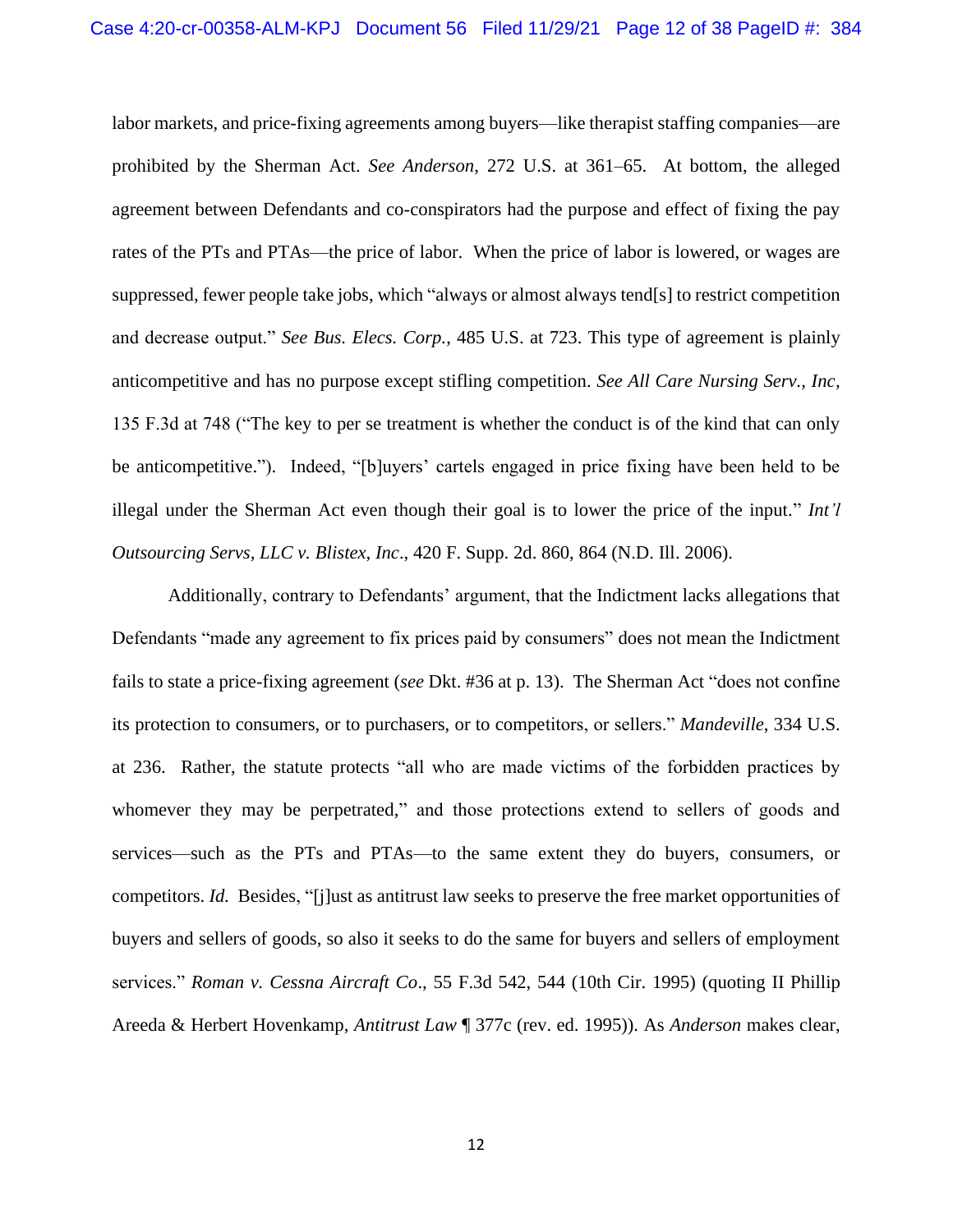employees are no less entitled to the protection of the Sherman Act than are consumers. *See* 272 U.S. at 364–65.

Justice Kavanaugh's recent concurrence in *National Collegiate Athletic Ass'n v. Alston* provides further support for the conclusion that fixing the price of labor, or wage fixing, is a form of price fixing. 141 S. Ct. 2141 (2021). In *Alston*, the Supreme Court addressed wage fixing by the NCAA—namely the NCAA's cap on education-related compensation that student-athletes are eligible to receive. *Id.* at 2147. In his concurrence, Justice Kavanaugh unequivocally asserts: "Price-fixing labor is price-fixing labor. And price-fixing labor is ordinarily a textbook antitrust problem because it extinguishes the free market in which individuals can otherwise obtain fair compensation for their work." *Id*. at 2167–68 (Kavanaugh, J., concurring) (citations omitted). Thus, in Justice Kavanaugh's mind, wage fixing is price fixing—price fixing of labor. *See id*.

While Defendants correctly state that *Alston* does not classify wage fixing as a *per se* violation, 2 Justice Kavanaugh's concurrence is significant because he characterizes wage fixing as price fixing. *See id*. And, "[i]t has long been settled that an agreement to fix prices is unlawful *per se*." *Catalano*, 446 U.S. at 647. Thus, outside the extraordinary context at issue in *Alston*, naked horizontal agreements to fix the price of labor, like the agreement here, are ordinarily *per se* illegal.

<sup>&</sup>lt;sup>2</sup> In *Alston*, the Supreme Court affirmed a judgment that evaluated the NCAA's limit on education-related compensation under the rule of reason. *Id* at 10–11 (majority opinion). However, for many years, the Supreme Court has declined to condemn the NCAA's restraints as illegal *per se* because the "horizontal restraints on competition are essential if the product is to be available at all." *Nat'l Collegiate Athletic Ass'n v. Bd. of Regents of Univ. of Okla.,*  468 U.S. 85, 101 (1984). In these situations—where collaboration is essential among certain actors for there to be a product at all—the rule of reason applies regardless of the nature of the restraint at issue. *See id.* at 103. Accordingly, contrary to Defendants' argument, that the Supreme Court evaluated the NCAA's wage-fixing under the rule of reason does not justify the rule of reason in this case.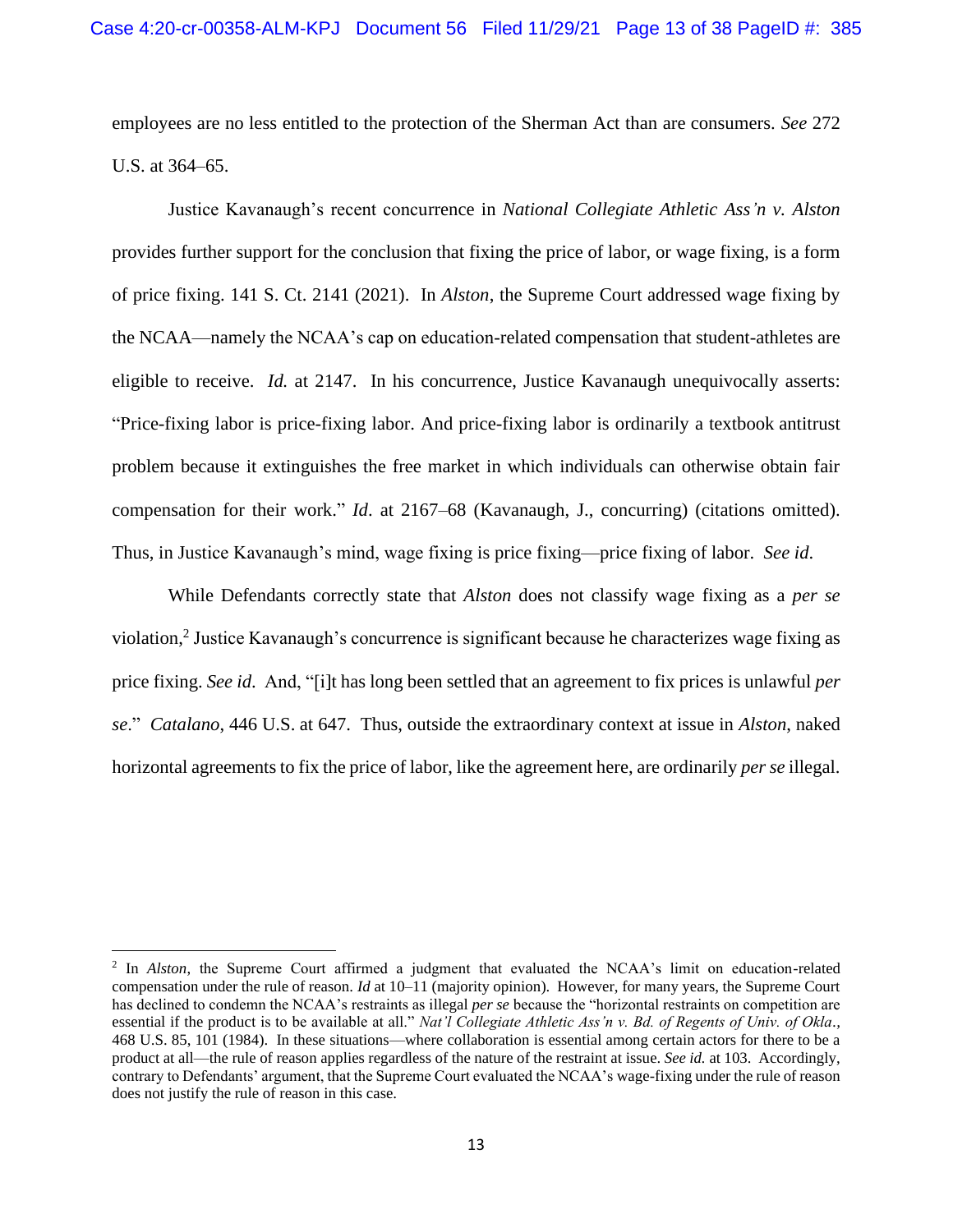# **E. Other Courts Have Recognized that Wage-Fixing Conspiracies Are** *Per Se* **Unlawful as Price-Fixing Agreements.**

Other courts have also recognized that wage-fixing conspiracies—or horizontal agreements among buyers in the labor market—are illegal *per se* like other price-fixing agreements. *See Todd*, 275 F.3d at 198 ("If the plaintiff in this case could allege that defendants actually formed an agreement to fix [] salaries, [the] *per se* rule would likely apply."); *Law v. Nat'l Coll. Athletic Ass'n*, 134 F.3d 1010, 1017 (10th Cir. 1998) (finding that NCAA rule limiting salary of basketball coaches would ordinarily be a *per se* violation of § 1 of the Sherman Act); *In re Animation Workers Antitrust Litig*., 123 F. Supp. 3d 1175, 1179, 1213–14 (N.D. Cal. 2015) ("[T]he Court concludes that [p]laintiff[-employees] have alleged sufficient facts to support a plausible *per se* claim that [d]efendant[-employers] allegedly conspired to suppress the compensation of the putative class."); *Cason-Merenda v. Detroit Med. Ctr.*, 862 F. Supp. 2d 603, 624–25 (E.D. Mich. 2012) (noting plaintiffs and defendants agreed that wage fixing "like an analogous horizontal price-fixing conspiracy" should be characterized as a *per se* violation); *Fleischman v. Albany Med. Ctr*., 728 F. Supp. 2d. 130, 157 (N.D.N.Y. 2010) ("Generally, price-fixing [or in this case wagefixing] agreements are considered a per se violation of the Sherman Act.") (alterations in original) (internal quotations and citations omitted); *Doe v. Ariz. Hosp. & Healthcare Ass'n,* No. CV07- 1292, 2009 WL 1423378, at \*3–4 (D. Ariz. Mar. 19, 2009) (finding complaint that alleged defendant-hospitals conspired to keep temporary nursing wages below free market level should survive motion to dismiss because agreement was a *per se* illegal price-fixing agreement); *Cordova v. Bache & Co*., 321 F. Supp. 600, 606 (S.D.NY. 1970) ("There can be little doubt about the fact that if a group of employers, as the complaint here alleges, were allowed . . . to agree together to reduce the commissions paid to their respective employees, they would have the same power to restrain competition as is inherent in a price-fixing agreement.").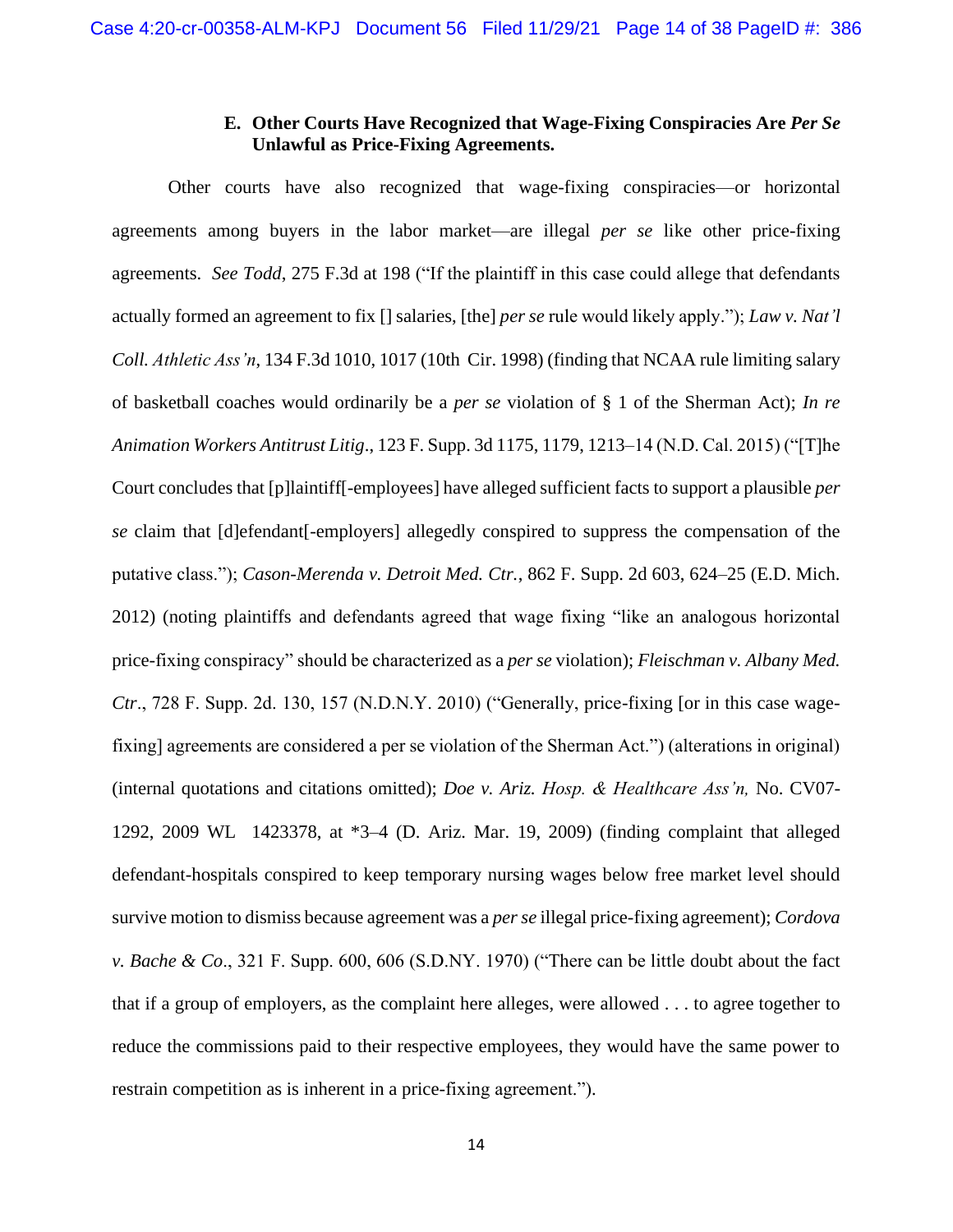Though Defendants take issue with the fact that all the cases that have labeled wage fixing as a *per se* violation are civil cases, (*see* Dkt. #47 at p. 5), the distinction is irrelevant. Just because this is the first time the Government has prosecuted for this type of offense does not mean that the conduct at issue has not been illegal until now. Rather, as these cases indicate, price-fixing agreements—even among buyers in the labor market—have been *per se* illegal for years.

# **F. There is Sufficient Judicial Experience with Price Fixing to Justify a** *Per Se* **Designation.**

Defendants misapprehend the role of judicial experience in applying a *per se* designation to certain conduct. Defendants contend that agreements are deemed unlawful *per se* "only after courts have had considerable experience with the type of restraint at issue" (Dkt. #36 at p. 10) (quoting *Leegin*, 551 U.S. at 886). As a result, because neither the Supreme Court nor any Court of Appeals has ever determined whether a purported wage-fixing agreement is *per se* unlawful under § 1 of the Sherman Act, Defendants argue there is insufficient judicial experience with wage fixing to justify a *per se* designation (Dkt. #36 a p. 9). Defendants are mistaken.

Judicial experience informs the decision to recognize a "*new per se* rule." *See Maricopa Cnty*., 457 U.S. at 350 n.19 (emphasis in original). Price-fixing agreements, as horizontal restraints, have long been held to merit a *per se* designation. *Socony-Vacuum*, 310 U.S. at 218. Thus, courts "have [] considerable experience with the *type of restraint* at issue"—price-fixing agreements. See *Leegin*, 551 U.S. at 886 (emphasis added). As courts have recognized, pricefixing agreements come in many forms. *See supra* pp. 8–10. And though no appellate court has ever specifically found that a price-fixing agreement among employers in the labor market is *per se* illegal does not mean the Court is recognizing a new *per se* rule. *See United States v. Andreas*, 216 F.3d 645, 667 (7th Cir. 2000) ("Yet the fact that the lysine producers' scheme did not fit precisely the characterization of a prototypical *per se* practice does not remove it from *per se*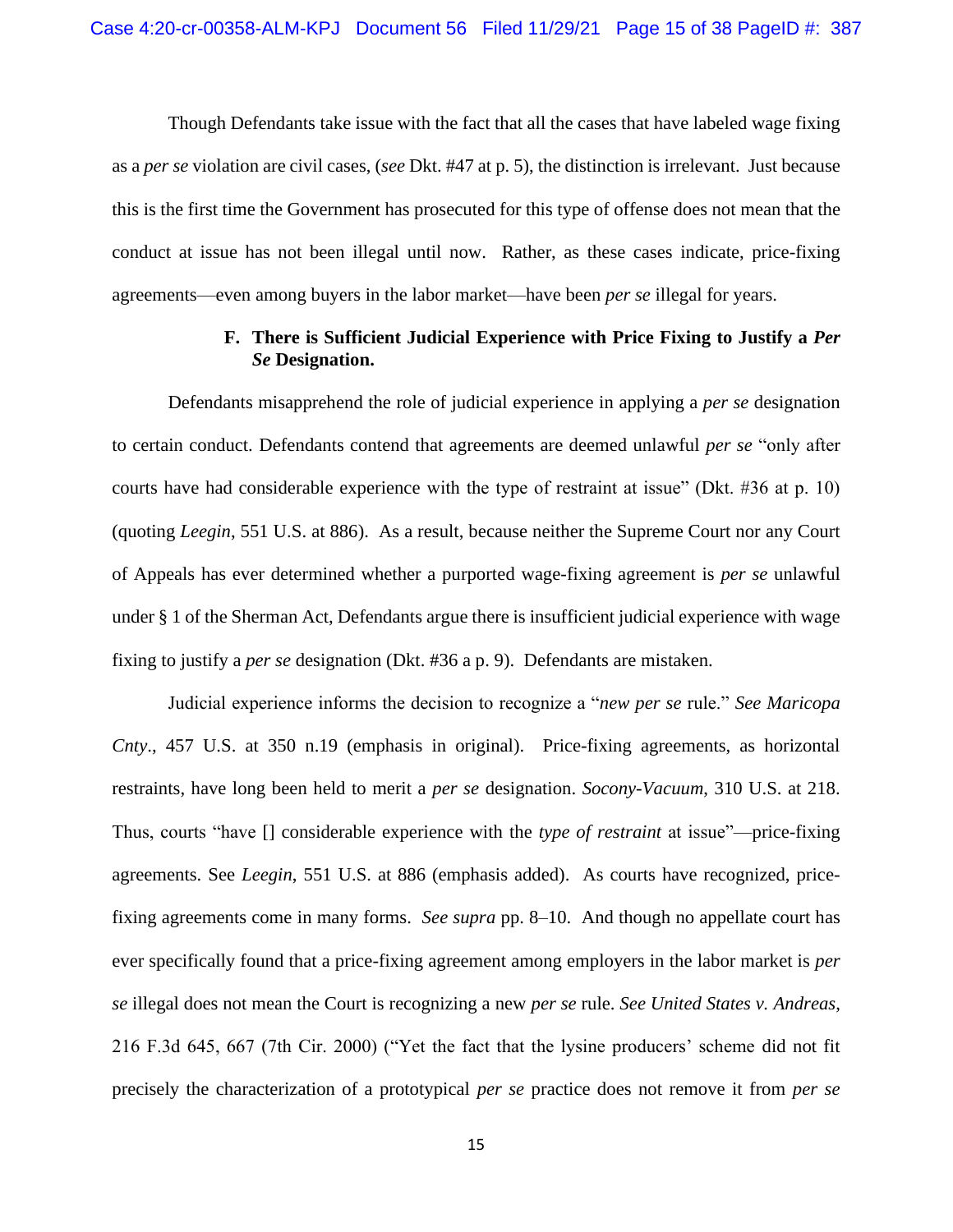treatment."). Rather, a restraint that is "tantamount to" *per se* unlawful conduct "falls squarely within the tradition *per se* rule." *Catalano*, 446 U.S. at 648. Similarly, here, an agreement to fix the price of labor is "tantamount" to an agreement to fix prices, and "thus falls squarely within the traditional *per se* rule against price fixing." *See id*. Besides, the Supreme Court has explicitly rejected arguments like Defendants': "[T]he argument that the *per se* rule must be rejustified for every industry that has not been subject to significant antitrust litigation ignores the rationale for *per se* rules . . . ." *Maricopa Cnty*., 457 U.S. at 351.

Moreover, Defendants further argue that "[t]he need for further judicial experience and analysis is also evident" in light of the possibility that wage-fixing could "benefit[] consumers downstream through lower prices" and "encourage, rather than discourage, competitors" (Dkt. #36 at p. 11). In other words, *per se* designation is not appropriate because Defendants' conduct cannot be said to "lack any redeeming virtue" (Dkt. #36 at p. 11) (internal citations omitted). But the Supreme Court has also rejected similar arguments.

For example, in *Catalano*, the Supreme Court explicitly rejected similar procompetitive justifications that the court of appeals had relied upon—namely that the anticompetitive behavior at issue might actually decrease prices for consumers and increase competition by removing a barrier to market entry. *Id.* at 649–50. The Court stated that "[w]hile it may be that the elimination of a practice of giving variable discounts" may ultimately lead to a decrease in the invoice price, "[i]t is more realistic to view an agreement to eliminate credit sales as extinguishing one form of competition among the sellers." *Id.* at 649. Similarly, here, though an agreement to fix the price of labor could benefit consumers, "that is surely not necessarily to be anticipated" and that will not prevent it from being declared unlawful *per se*. *See id.* Undeniably, "Supreme Court jurisprudence is clear: where the per se rule applies, it is of no consequence that an agreement could potentially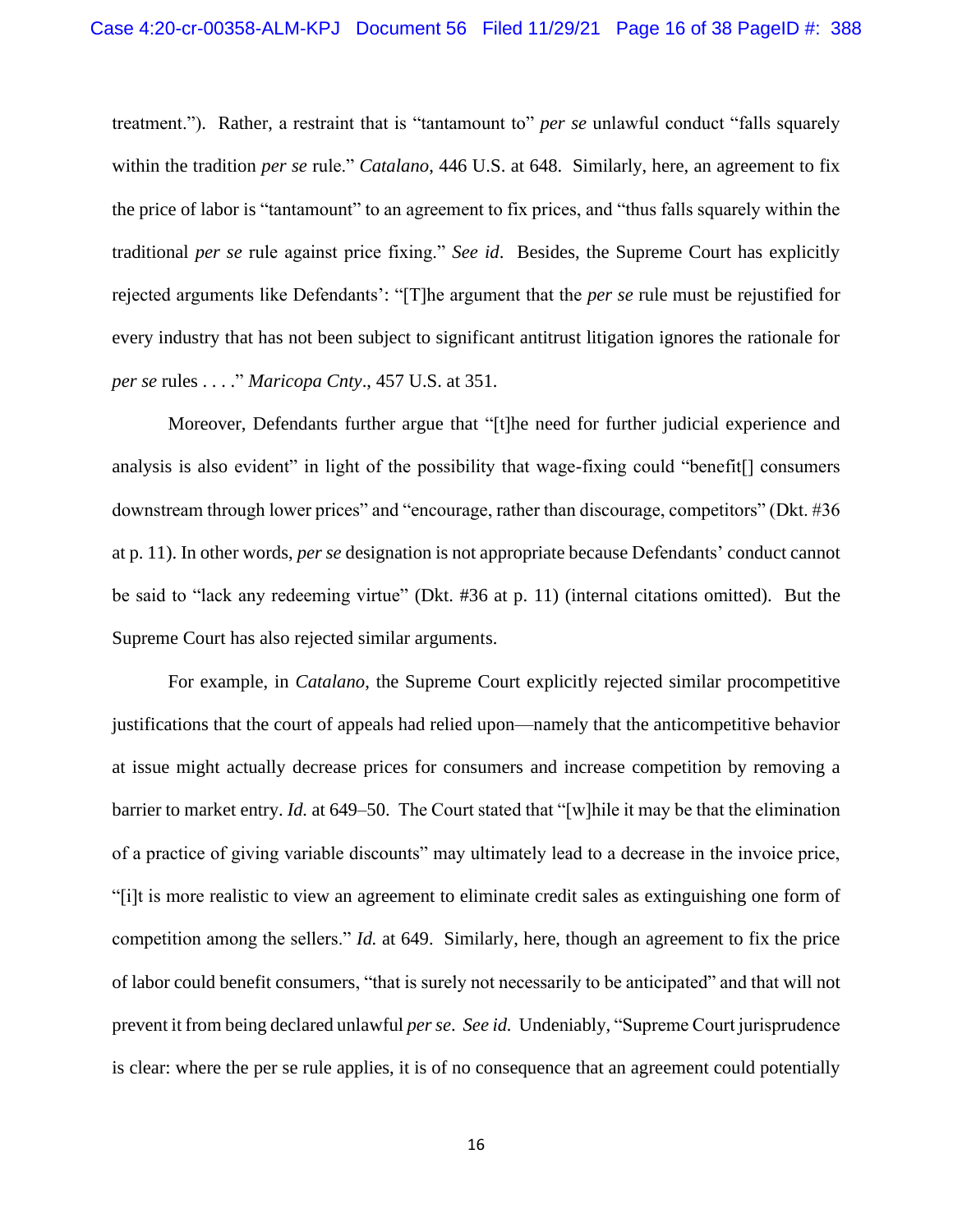bring net economic benefits to some part of the market . . . ." *Kemp & Assocs., Inc*. 907 F.3d at 1277.

Further, in *Catalano*, the Supreme Court rejected the justification that an agreement to eliminate the practice of giving credit could actually enhance competition by removing a barrier to entry for other sellers. 446 U.S. at 649. The Court reasoned, "it would seem to follow that the more successful an agreement is in raising the price level [or curtailing production], the safer it is from antitrust attack. Nothing could be more inconsistent with our cases." *Id.* Again, similarly, Defendants' argument that an agreement to fix the price of labor may "encourage, rather than discourage, competitors" misses the mark (*see* Dkt. #36 at p. 11). Time and time again, the Supreme Court has reiterated, "when a particular concerted activity entails an obvious risk of anticompetitive impact with no apparent potentially redeeming value, the fact that a practice may turn out to be harmless in a particular set of circumstances will not prevent its being declared unlawful *per se*." *Catalano*, 446 U.S. at 649.

# **G. Count One of the Indictment Sufficiently Charges a Conspiracy to Fix Price.**

Since the Court has found that the allegations in the Indictment constitute a *per se* offense, the Court must next review the Indictment to determine whether it is legally sufficient on its face. To prove a *per se* violation of 15 U.S.C. § 1, the Government must prove that (1) the defendant knowingly formed, joined, or participated in a contract, combination, or conspiracy; (2) its purpose was to fix, raise, maintain, or stabilize prices; and (3) the activities subject to the conspiracy occurred in the flow of interstate commerce or substantially affected interstate commerce. 15 U.S.C. § 1; *Socony-Vacuum.*, 310 U.S. at 219–20, 223; *United States v. Cargo Serv. Stations, Inc.*, 657 F.2d 676, 679, 681 (5th Cir. 1981).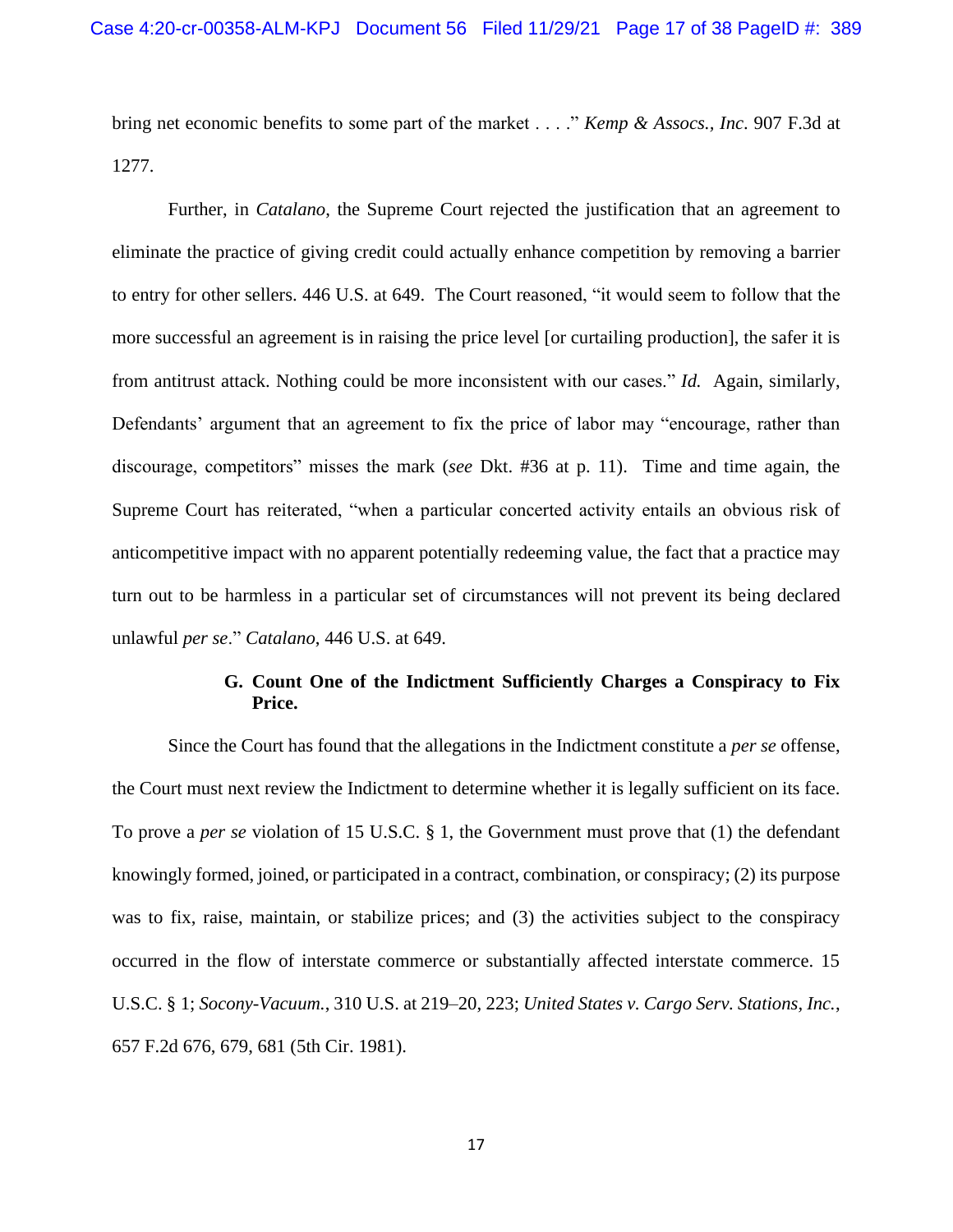Count One tracks the elements of a *per se* violation of 15 U.S.C. § 1. It alleges that Defendants knowingly formed, joined, or participated in a conspiracy, that the conspiracy was meant to suppress competition by agreeing to fix prices,<sup>3</sup> and that the business activities occurred within the flow of, and substantially affected, interstate trade and commerce.<sup>4</sup> The Indictment therefore is legally sufficient on its face. It contains the "essential elements of the offense charged, [] the elements are described with particularity, without any uncertainty or ambiguity, and [] the charge is specific enough to protect Defendants against a subsequent prosecution for the same offense." *United States v. Lavergne*, 805 F.2d 517, 521 (5th Cir. 1986).

Thus, Count One of the Indictment sufficiently alleges facts constituting a *per se* violation of the Sherman Act. Because the Court has found that the Indictment properly alleges a *per se*  violation of the Sherman Act, the Court now turns to Defendants' next argument as to why the Court should dismiss Count One.

## **II. Constitutional Issues**

Defendants argue that application of the *per se* rule is unconstitutional because it violates the Fifth and Sixth Amendments of the U.S. Constitution (Dkt. #36 at p. 15). Specifically, first, Defendants argue the Indictment violates the Fifth Amendment because it "violates the rule of lenity and fails to give fair warning of the prohibited conduct" (Dkt. #36 at pp. 15–16). Second, Defendants argue the Indictment violates the Sixth Amendment because it "improperly promotes

<sup>&</sup>lt;sup>3</sup> "... Jindal, Rodgers, and co-conspirators knowingly entered into and engaged in a conspiracy to suppress competition by agreeing to fix prices by lowering the pay rates to PTs and PTAs" (Dkt. #21 at pp. 3–4).

<sup>&</sup>lt;sup>4</sup> "During the Relevant Period, the business activities of Jindal, Rodgers, and their co-conspirators that are the subject of the conspiracy charged in this Count were within the flow of, and substantially affected, interstate trade and commerce. For example, during the Relevant Period: (a) Insurance funds, including federal Medicare funds, traveled from banks or companies located in states outside of Texas through a home health agency to Company A in Texas, and from Company A to its PTs and PTAs to pay them for providing care to patients; (b) To provide care in patients homes and assisted living facilities, PTs and PTAs used equipment and vehicles purchased in interstate commerce; and (c) The conspiracy was intended to lower rates paid to PTs and PTAs, which would lessen their purchases in interstate trade and commerce" (Dkt. #21 at p. 6).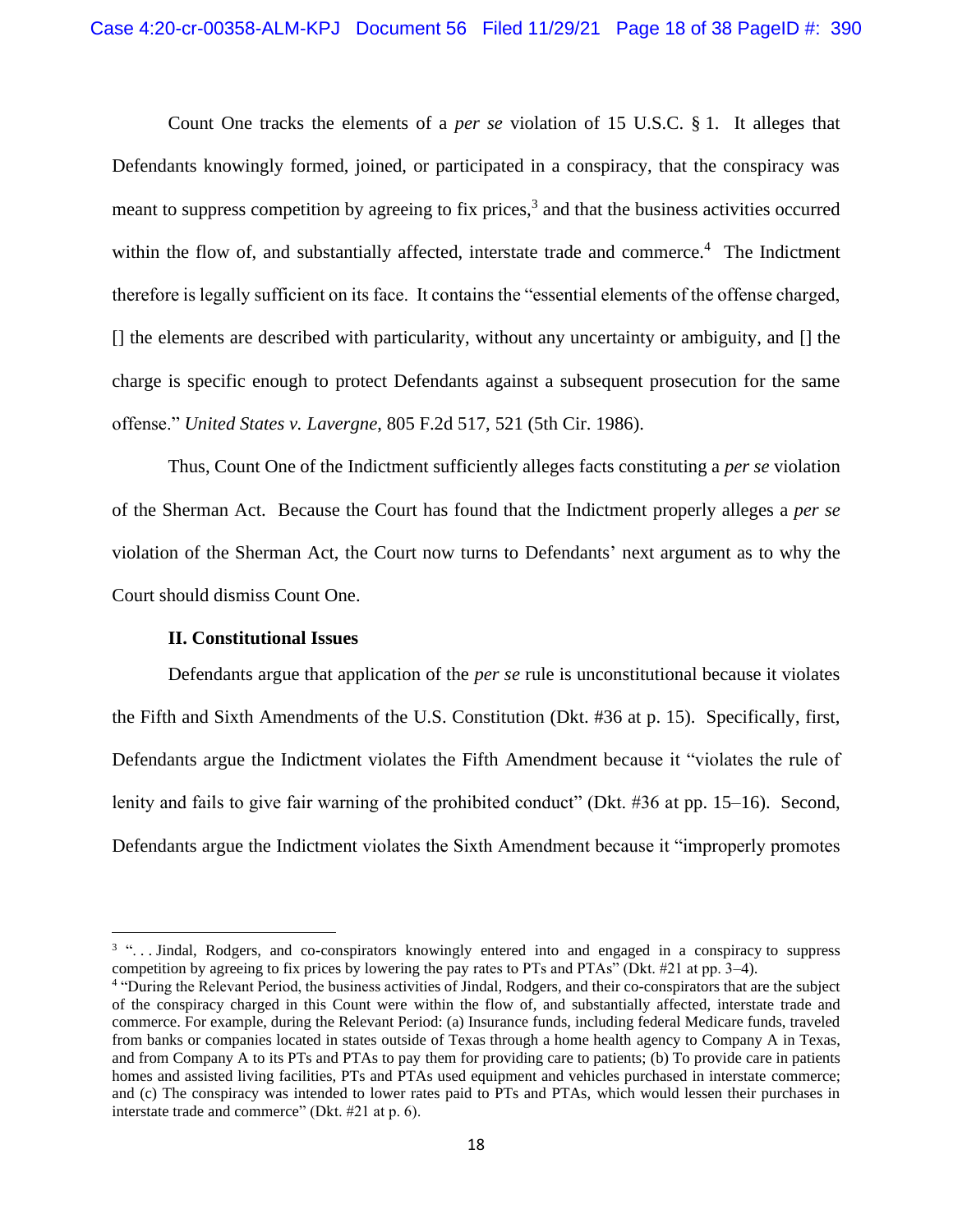a presumption of intent, vitiating the requirement of proof of state of mind in the criminal context" (Dkt. #36 at p. 16). The Court will address each argument in turn.

#### **A. Defendants' Fifth Amendment Challenges Fail.**

The Fifth Amendment provides that "[n]o person shall be held to answer for a capital, or otherwise infamous crime, unless on a presentment or indictment of a Grand Jury . . . nor be deprived of life, liberty, or property without due process of law . . . ." U.S. CONST. amend. V. As embodied by the "fair warning requirement," due process requires that "no man shall be held criminally responsible for conduct which he could not reasonably understand to be proscribed." *United States v. Lanier*, 520 U.S. 259, 265 (1997) (internal quotations omitted).

The Supreme Court has identified "three related manifestations of the fair warning requirement." *Id*. at 266. "First, the vagueness doctrine bars enforcement of a statute which either forbids or requires the doing of an act in terms so vague that men of common intelligence must necessarily guess at its meaning and differ as to its application." *Id*. (internal quotations omitted). Second, the rule of lenity "ensures fair warning by so resolving ambiguity in a criminal statute as to apply it only to conduct clearly covered." *Id*. (citations omitted). And third, "due process bars courts from applying a novel construction of a criminal statute to conduct that neither the statute nor any prior judicial decision has fairly disclosed to be within its scope." *Id*. (citations omitted). To satisfy each of these requirements, a criminal statute, "standing alone or as construed" must "ma[k]e it reasonably clear at the relevant time that the defendant's conduct was criminal." *Id.* at 267.

Defendants do not contend that the Sherman Act itself is unconstitutionally vague; rather, they argue that the Indictment violates the second and third manifestations of the fair warning requirement (Dkt. 47 at pp. 10–11). According to Defendants, because no court has found that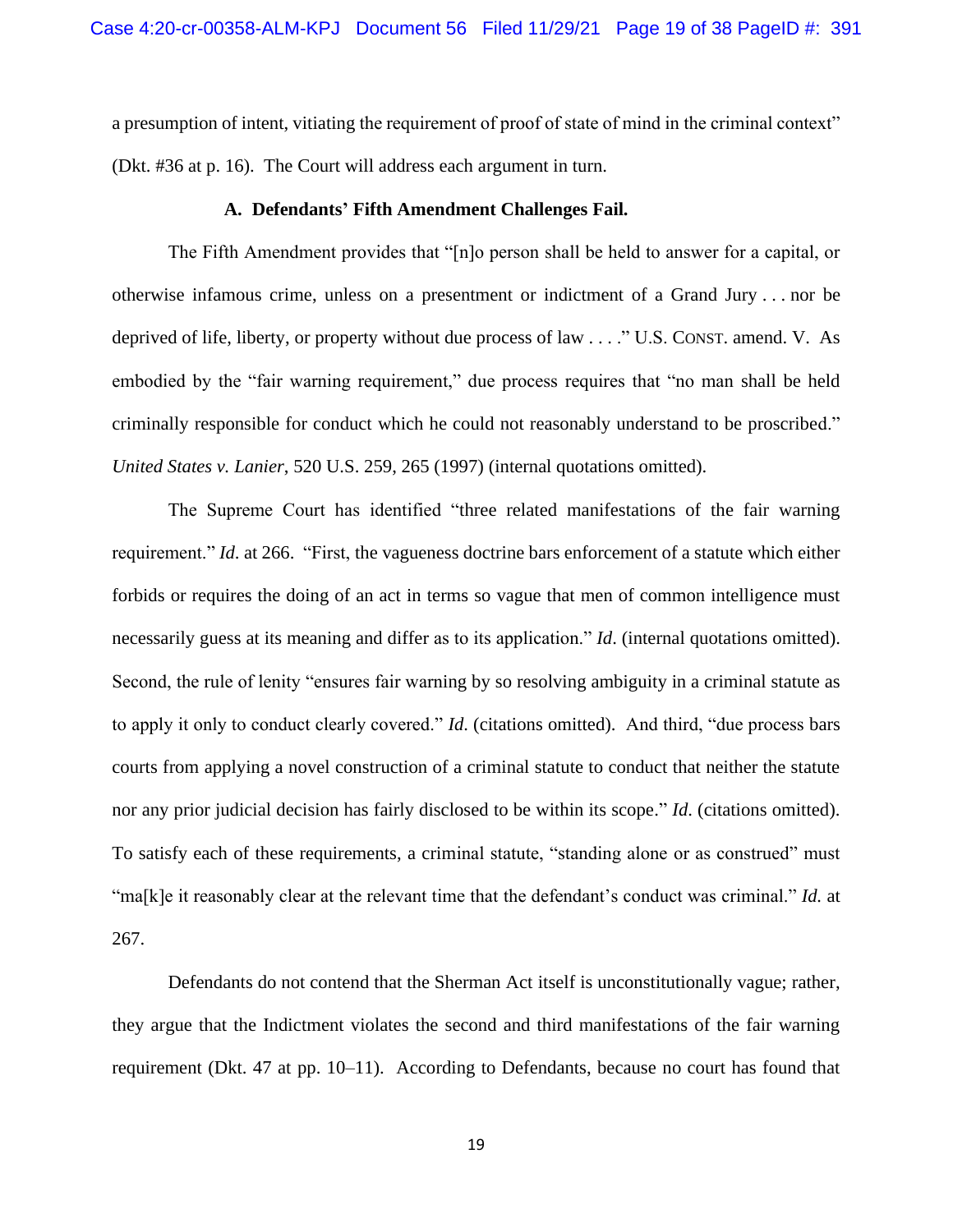purported wage-fixing agreements constitute criminal conduct and neither the Supreme Court nor any Court of Appeals has held wage fixing to be *per se* unlawful, then Defendants "could not possibly have had fair warning that the conduct alleged in the Indictment may be criminal" (Dkt. #36 at p. 18). Further, Defendants argue that because there is "a grievous uncertainty as to whether the Supreme Court condemns wage fixing as a *per se* antitrust violation," the rule of lenity mandates dismissal (Dkt. #47 at p. 11). In response, the Government argues "[t]his is not even close" because "the Supreme Court has long recognized that wage fixing is price fixing" (Dkt. #46 at p. 15 (citing *Anderson*, 272 U.S. at 361–63; *Superior Ct.*, 493 U.S. at 423, 427, 432, 436 n.19)). While the issue is not as clear-cut as the Government suggests, Defendants' constitutional arguments fail.

## **i. The Defendants Received Fair Notice That Their Conduct Was Illegal.**

The Indictment charges Defendants with price fixing. For more than 100 years, courts have repeatedly held price fixing as *per se* illegal under the Sherman Act. *Socony-Vacuum*., 310 U.S. at 218. Thus, Defendants could not have had any reasonable doubt that any price-fixing agreement was *per se* illegal. Defendants do not dispute this conclusion and instead insist that the "novel construction of the statute to construe *'wage fixing'* as *per se* unlawful . . . fails to give fair warning of the prohibited conduct" (Dkt. #36 at p. 15) (emphasis added). But this argument relies on the same semantical arguments this Court already rejected. *See supra* Part I.

Regardless of whether the Indictment characterizes Defendants' conduct as wage fixing or price fixing, the Sherman Act, in conjunction with the decades of case law, made it "reasonably clear" that Defendants' conduct was unlawful. *See Lanier*, 520 U.S. at 267. Indeed, most criminal statutes "deal with untold and unforeseen variations in factual situations," so "no more than a reasonable degree of certainty can be demanded." *Boyce Motor Lines v. United*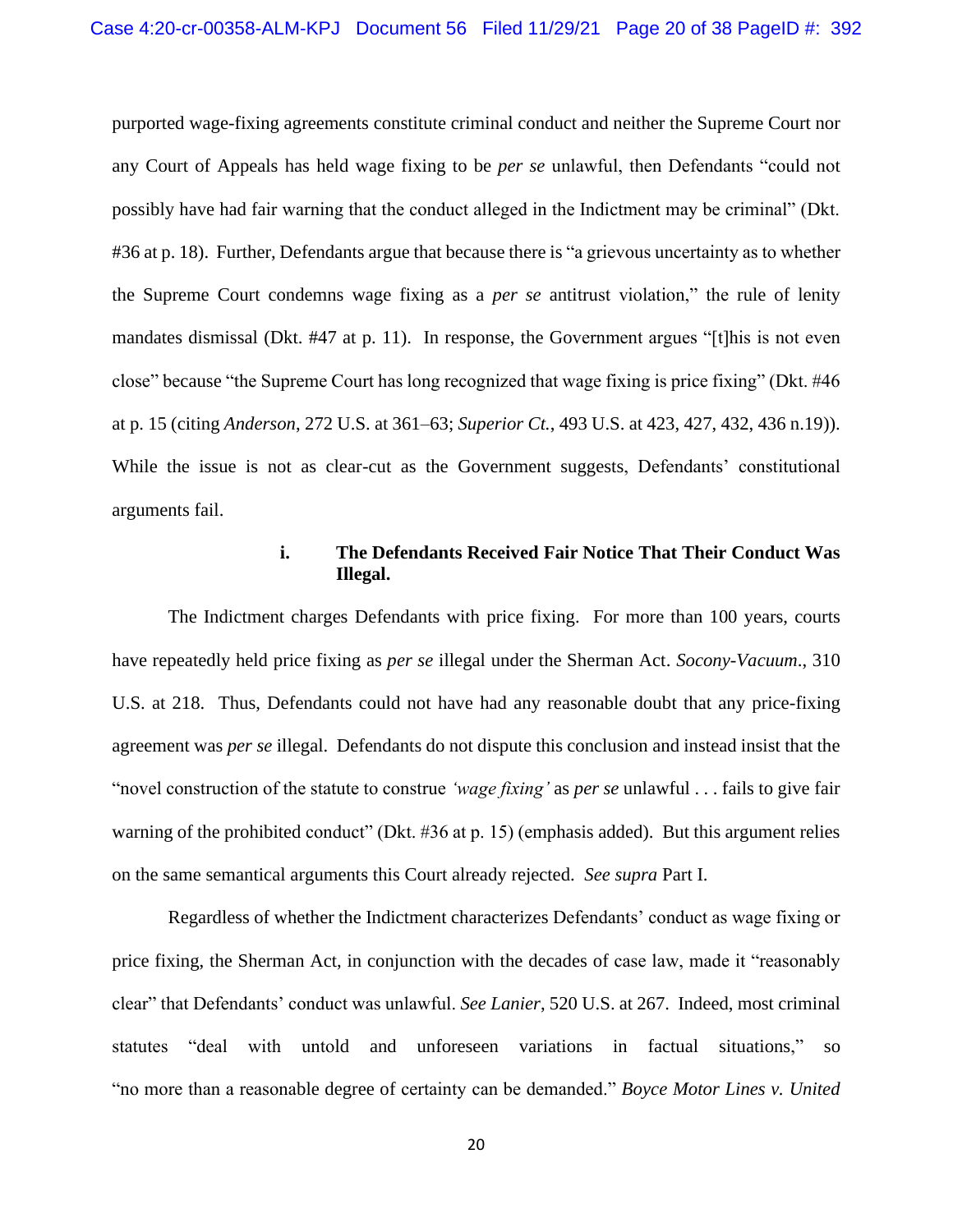*States*, 342 U.S. 337, 340 (1950). Belaboring the point discussed in Part I, the Supreme Court has long recognized that price-fixing agreements come in many forms. *See Catalano*, 446 U.S. at 647– 50; *see also supra* Part I pp. 8–10. And the Supreme Court has long recognized that § 1 categorically prohibits *per se* unlawful restraints across all markets and industries—including restraints on the buyer side and in the labor market. *See Mandeville*, 334 U.S. at 235–36; *Anderson*, 272 U.S. at 361–63; *see also supra* Part I pp. 9–11. Thus, decades of precedent gave Defendants more than sufficient notice that agreements among competitors to fix the price of labor are *per se* illegal. Moreover, the numerous district court decisions holding that agreements to fix the compensation of employees are *per se* unlawful reinforce this conclusion. *See supra* Part I. p. 14. At a minimum, these decisions foreclose Defendants' argument because it cannot be said that "no[] [] prior judicial decision has fairly disclosed [Defendants' conduct] to be within [the] scope [of the Sherman Act]." *See Lanier*, 520 U.S. at 266.

Moreover, the holding today is not a "novel" construction of the Sherman Act—it comports with previous broad interpretations of the Act and is a logical application of precedent. Similarly, that "no court has found that purported wage-fixing agreements constitute criminal conduct under the Sherman Act" does not mean that Defendants' did not have fair notice. *See United States v. Kinzler*, 55 F.3d 70, 74 (2d Cir.1995) ("The claimed novelty of this prosecution does not help [defendant's fair notice argument], for it is immaterial that there is no litigated fact pattern precisely on point.") (internal quotations omitted). Rather, the lack of criminal judicial decisions only indicates Defendants' unlucky status as the first two individuals that the Government has prosecuted for this type of conduct before.

But, "[t]o find unfair notice whenever a court specified new types of acts to which a criminal statute applied would stifle courts' ability to interpret and fairly apply criminal statutes."

21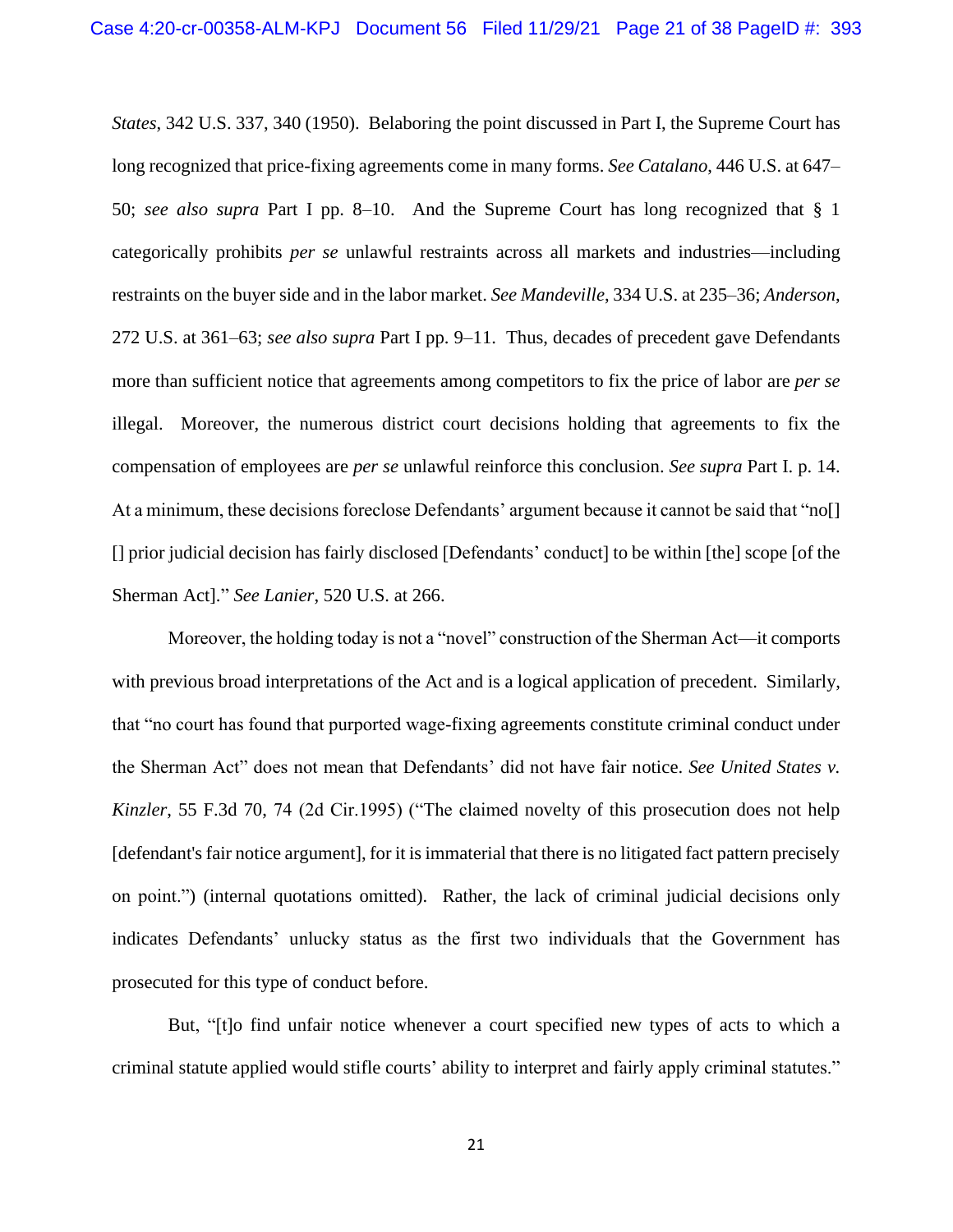*United States v. Kay*, 513 F.3d 432, 444–45. Rather, "as *Lanier* points out, lack of prior court interpretations 'fundamentally similar' to the case in question does not create unfair notice." *Id.* at 444. Instead, "so long as the prior decisions gave reasonable warning" that the conduct was unlawful, then fair notice was satisfied. *See id*. And, here, decades of judicial interpretations gave Defendants more than "reasonably clear" notice that their conduct was unlawful. *See Lanier*, 520 U.S. at 267.

Even where the Supreme Court has considered certain conduct "not price fixing as such," it has affirmed the district court's application of the *per se* rule. *United States v. Nat'l Soc'y of Pro. Eng'rs*, 435 U.S. 681, 692, 699 (1978). Thus, even accepting Defendants' argument that their conduct was not literally price fixing, Defendants were still on notice that their conduct was "perilously close" to a line that subjected them to criminal prosecution. *See Boyce*, 342 U.S. at 331; *Id*. ("Nor is it unfair to require that one who deliberately goes perilously close to an area of proscribed conduct shall take the risk that he may cross the line."). Thus, Defendants received fair notice that their conduct was illegal.

## **ii. The Rule of Lenity Does Not Apply.**

Defendants also argue that the rule of lenity requires dismissal of Count One because there remains a "grievous uncertainty as to whether the Supreme Court condemns wage fixing as a *per se* antitrust violation" since "it has never evaluated it as such" (Dkt. #47 at p. 11). The Government responds by arguing that the rule of lenity is inapplicable here because "[t]here is no grievous ambiguity or uncertainty in this case" (Dkt. #46 at p. 15).

The rule of lenity is a principle of statutory construction that "applies primarily to the interpretation of criminal statutes." *Kasten v. Saint-Gobain Performance Plastics Corp*., 563 U.S. 1, 16 (2011). It dictates that courts resolve ambiguities in criminal statutes in favor of defendants.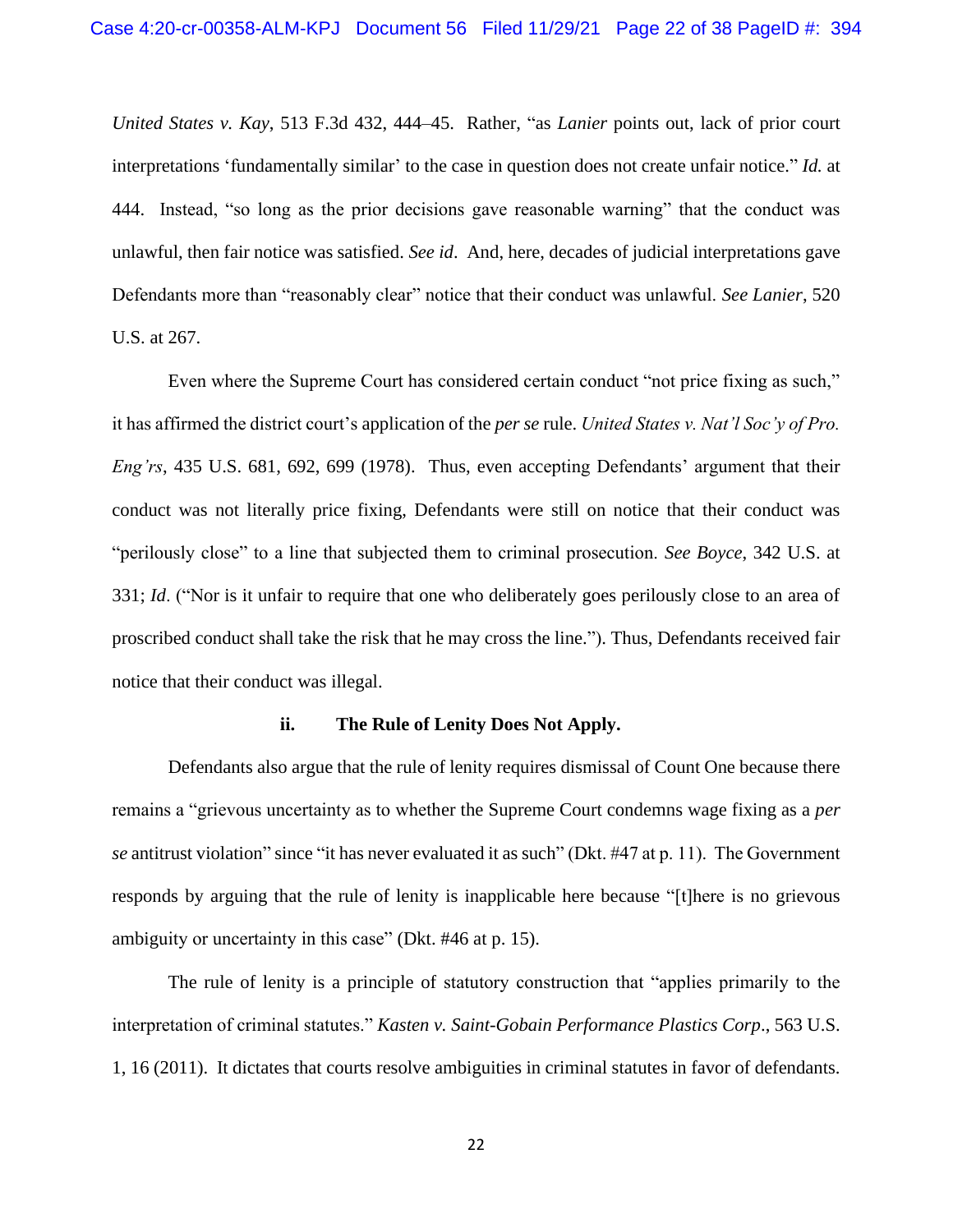*See Crandon v. United States*, 494 U.S. 152, 168 (1990). But "[c]ourts do not resort to the rule of lenity every time a difficult issue of statutory interpretation arises." *United States v. Bittner*, 469 F. Supp. 3d. 709, 723 (E.D. Tex. 2020) (citation and internal quotation marks omitted). "[T]he rule of lenity only applies if, after considering text, structure, history, and purpose, there remains a grievous ambiguity or uncertainty in the statute such that the Court must simply guess as to what Congress intended." *Barber v. Thomas*, 560 U.S. 474, 488 (2010) (citation and internal quotation marks omitted).

Here, the rule of lenity has no application. As discussed, the rule of lenity applies only if a court can make "no more than a guess as to what Congress intended." *Ladner v. United State*s, 358 U.S. 169, 178 (1958). Here, the Court can do much better than "guess." *See id.* Indeed, the Supreme Court has recognized that "Congress intended to strike as broadly as it could in § 1 of the Sherman Act . . . ." *Goldfarb*, 421 U.S. at 787. And price-fixing agreements—in many forms have long been held to be *per se* violations of the Act. *See Catalano*, 446 U.S. at 647–50; *see also supra* Part I pp. 8–10. The Supreme Court has also long held that the Sherman Act applies equally to all industries and markets—including to agreements made by buyers in the labor market. *See Mandeville*, 334 U.S. at 235–36; *Anderson*, 272 U.S. at 361–63; *see also* supra Part I pp. 9–11. Thus, these cases leave no room for application of the rule of lenity. Put bluntly, "the rule of lenity cannot be used to create ambiguity when the meaning of a law, even if not readily apparent, is, upon inquiry, reasonably clear." *United States v. Nippon Paper Industries Co*., 109 F.3d 1,8 (1st Cir. 1997). Though Defendants disagree with this Court's interpretation of the Sherman Act, that does not mean there is a "grievous ambiguity." *See Barber*, 560 U.S. at 488. Rather, decades of precedent make it clear that agreements to fix the price of labor—like all other price-fixing agreements—are *per se* illegal. Thus, the rule of lenity does not apply.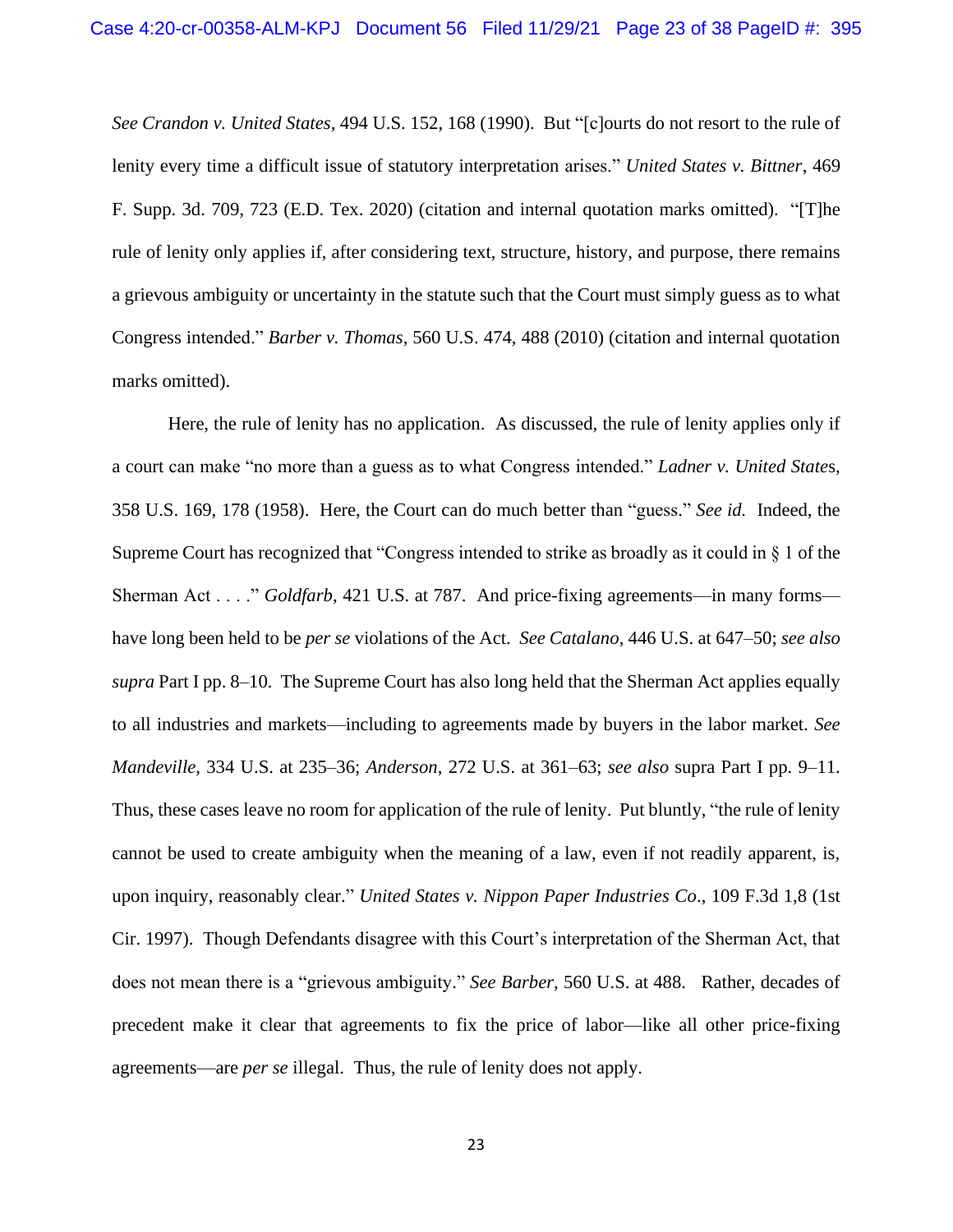## **B. Defendants' Sixth Amendment Challenge Also Fails.**

The Sixth Amendment provides that "[i]n all criminal prosecutions, the accused shall enjoy the right to a speedy and public trial, by an impartial jury  $\dots$ ." U.S. CONST. amend. VI. Defendants argue that the Indictment's *per se* designation violates the Sixth Amendment because it "improperly suggest[s] that intent could be presumed without further evidence" (Dkt. #36 at p. 20). According to Defendants, such a presumption would unconstitutionally take from the jury the determination of intent—thus depriving Defendants of their right to trial by jury (Dkt. #36 at p. 20). The basis of Defendants' argument stems from *United States v. U.S. Gypsum Co.*, where the Supreme Court held "that a defendant's state of mind or intent is an element of a criminal antitrust offense" which "cannot be taken by the trier of fact through reliance on a legal presumption of wrongful intent from proof of an effect on prices." 438 U.S. at 435. But Defendants' cursory Sixth Amendment argument also fails.

Decades ago, the Fifth Circuit rejected essentially the same argument that Defendants now make. *United States v. Cargo Serv. Stations, Inc.*, 657 F.2d 676, 681–84 (5th Cir. 1981). Defendants fail to acknowledge, much less distinguish, this precedent. In *Cargo Service*, defendants were charged with a conspiracy to fix prices and subsequently found guilty after a jury trial. *Id.* at 678. On appeal, relying on *Gypsum*, defendants argued that they were denied due process of law because the district court's jury instruction "improperly allowed the jury to convict absent a finding of intent" *Id.* at 684. The Fifth Circuit rejected this argument: "Neither a conclusive nor a permissive presumption is at issue here" because "a finding of intent to fix prices [equates to] an intent to unreasonably restrain trade." *Id.* at 683 n.7. Thus, "a finding that [defendants] intended to fix prices supplies the criminal intent necessary for a conviction of a criminal antitrust offense." *Id.* at 684. Further, the Fifth Circuit found the Defendants' reliance on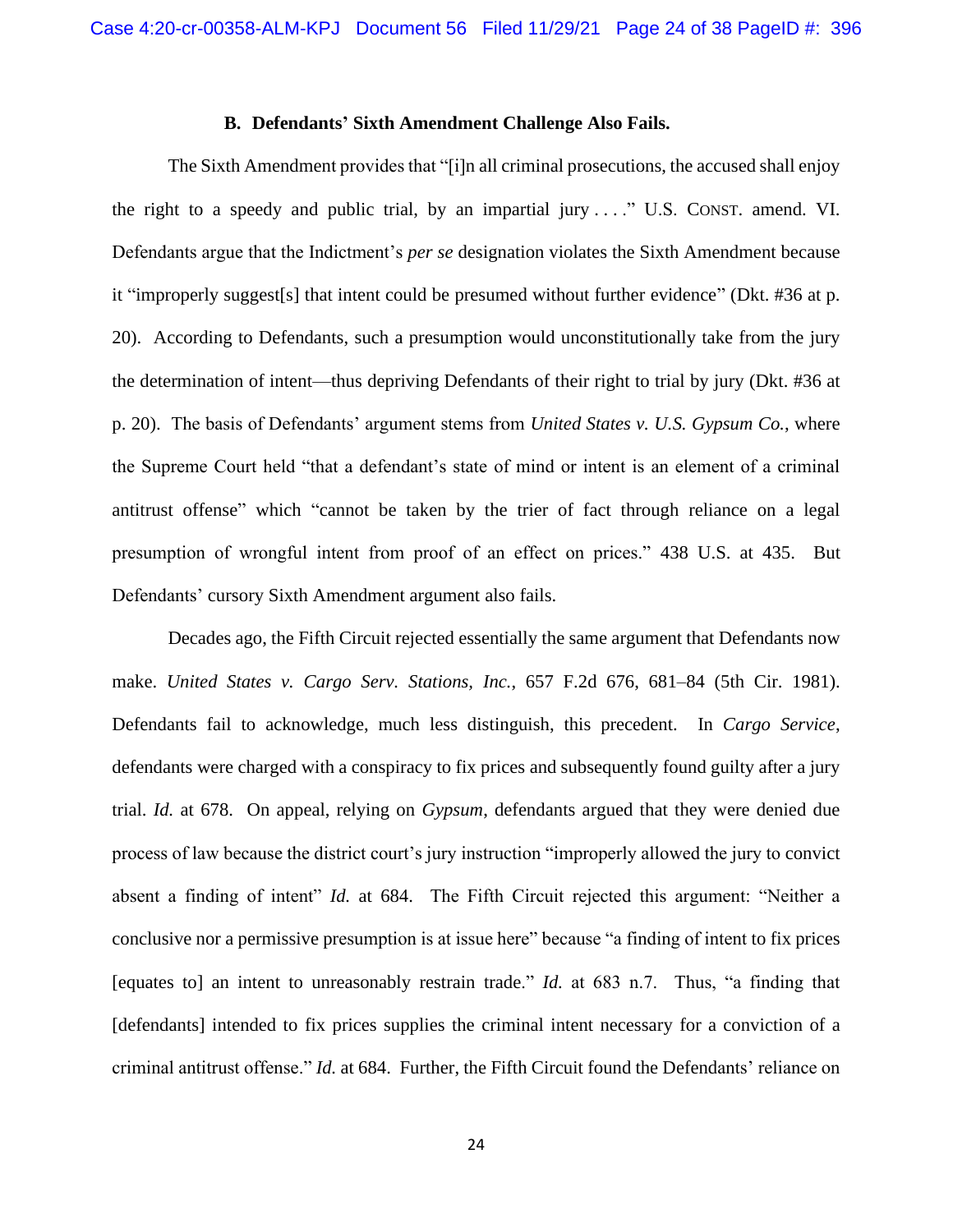*Gypsum* was misplaced—*Gypsum* was "easily distinguishable" because it involved the mere exchange of price information, not price fixing itself, and thus was a rule of reason case. *Id.* at 683. This Court thus finds that *Cargo Service* forecloses Defendants' argument.<sup>5</sup> Accordingly, application of the *per se* rule does not violate the Sixth Amendment.

Since the Court has addressed both Defendants' arguments pertaining to Count One, the Court will now turn to Rodgers' separate argument.

## **ANALYSIS: RODGERS' MOTION**

In addition to adopting Jindal's arguments for Count One, Rodgers moves to dismiss the entire Indictment against him on another ground (Dkt. #45). Specifically, Rodgers argues the Indictment should be dismissed because the Government's prosecution breaches an oral nonprosecution agreement between Rodgers and the Government (Dkt. #45). In response, the Government denies the existence of an oral non-prosecution agreement (Dkt. #48). In fact, the Government contends that the only agreements between Rodgers and the Government were two no-direct use agreements ("NDU's"), commonly referred to as "proffer letters" (Dkt. #48 at p.3).

# **I. Rodgers' Background**

Details of the events between Rodgers, his attorney, and the Government are helpful for context regarding the alleged non-prosecution agreement. Based on a declaration from Brian Poe ("Poe"), Rodgers' attorney, and a declaration from Ryan Danks ("Danks"), Acting Chief of the Washington Criminal I Section of the Antitrust Division, the Court summarizes the following background information (Dkt. #45-8; Dkt. #48-1).

<sup>5</sup> Moreover, every other circuit to address this issue has agreed. *United States v. Giordano*, 261 F.3d 1134, 1143–44 (11th Cir. 2001); *United States v. Fishbach & Moore, Inc*., 750 F.2d 1183, 1195–96 (3d. Cir. 1984); *United States v. Koppers Co.*, 652 F.2d 290, 293–95 (2d Cir. 1981); *United States v. Brighton Bldg. & Maint. Co*., 598 F.2d 1101, 1106 (7th Cir. 1979); *United States v. Mfrs.' Ass'n*, 462 F.2d 49, 52 (9th Cir. 1972).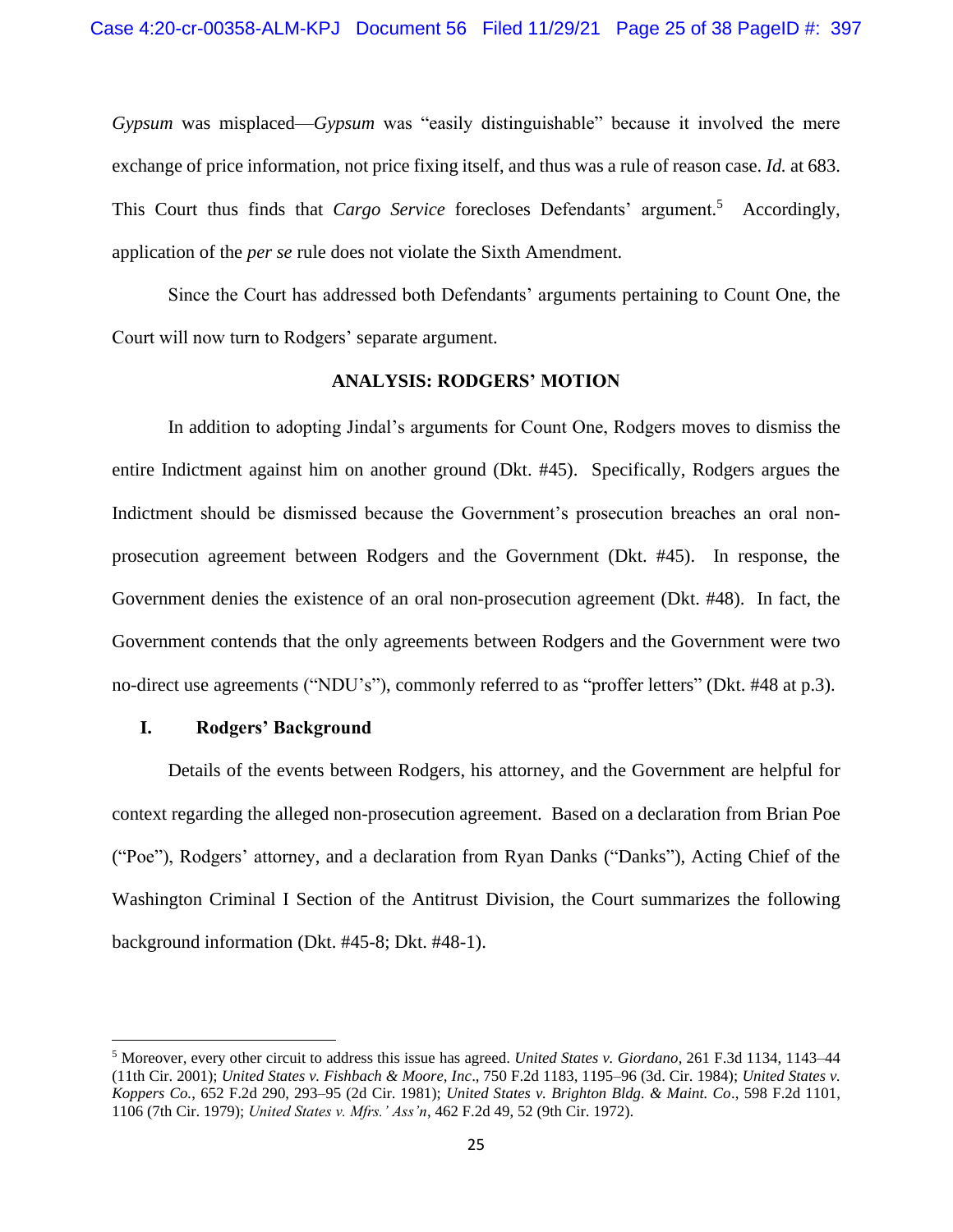On November 26, 2019, DOJ Trial Attorney Katie Stella ("Stella") contacted Poe and the two spoke on the phone following a brief email exchange (Dkt. #45-8 ¶ 2). During the phone call, Stella stated that the Government considered Rodgers to be a "subject" of a criminal investigation and wanted to interview Rodgers in connection with an antitrust investigation. (Dkt. #45-8 ¶ 2). According to Poe's declaration, Stella also stated that "she did not anticipate Rodgers being charged if he continued to cooperate with the government's investigation" (Dkt. #45-8 ¶ 2). Danks' declaration does not mention this phone call.

On December 12, 2019, Rodgers and Poe met with the Government in Fort Worth for an interview or "proffer" (Dkt. #45-8 ¶ 4). A written NDU was executed before the interview on the same day, setting out the terms of the interview (Dkt. #48-1 ¶ 6; Dkt. #48, Exhibit 2). Poe's declaration does not mention the written NDU. Following Rodgers' proffer, Poe and the Government communicated several times via phone and email (Dkt. #45-8 ¶ 6). On May 22, 2020, Poe received a phone call from Stella concerning Rodgers (Dkt. #45-8 ¶ 7). During the call, Poe claims that Stella confirmed that Rodgers was still considered a "subject" of the criminal investigation and stated again that Rodgers would not be charged criminally if he continued to cooperate with the Government's investigation (Dkt. #45-8 ¶ 7). Again, Danks' declaration contains no mention of this call.

On or about December 9, 2020, Poe states he received a phone call from DOJ Antitrust Trial Attorney Megan Lewis ("Lewis") regarding Rodgers (Dkt. #45-8 ¶ 9). The purpose of the call was to inform Poe that a Grand Jury had indicted Jindal and that the Government anticipated Rodgers would need to testify at trial (Dkt. #45-8 ¶ 9; Dkt. #45-1 ¶ 7). Poe claims that while he had been previously assured by Stella that Rodgers would not be charged if he continued to cooperate, he took the opportunity to confirm this with Lewis since she was Stella's supervisor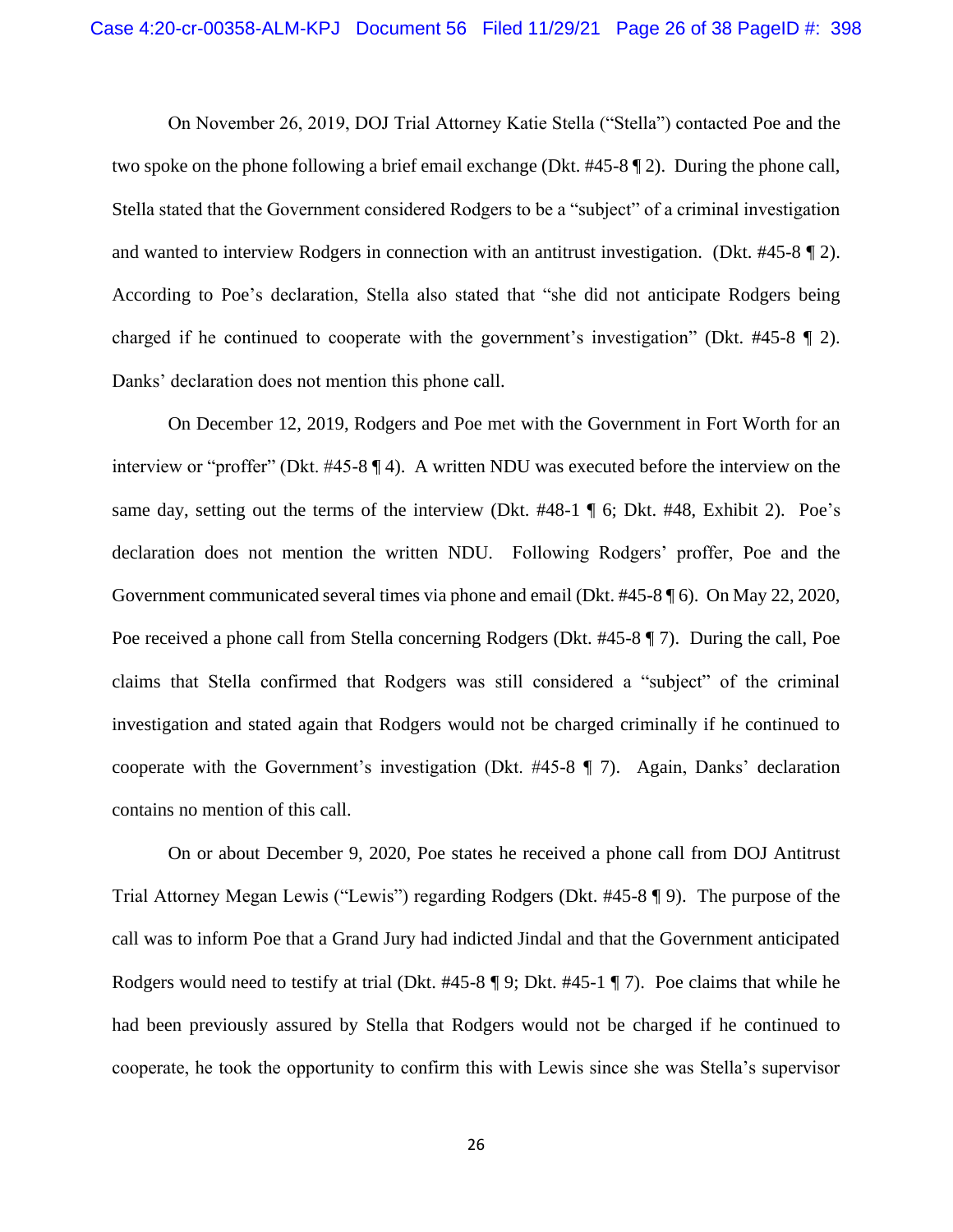(Dkt. #45-8 ¶ 9). According to Poe's declaration, "Lewis unequivocally stated that Rodgers would not be charged if he continued to cooperate with the [G]overnment" (Dkt. #45-8 ¶ 9). Danks admits the Government contacted Poe on that day, but his declaration contains no further details of the substance of the conversation (Dkt. #48-1 ¶ 7). He does state, however, that the Government attorney with whom Poe spoke was not Lewis, nor was the attorney a supervisor of another attorney who worked on the investigation (Dkt. #48-1 ¶ 7).

On January 27, 2021, Rodgers and Poe attended a virtual proffer with the Government (Dkt. #45-8 ¶ 11). As with the first proffer, another NDU was executed setting out terms of the interview (Dkt. #48-1 ¶ 9; Dkt. #48, Exhibit 3). Again, Poe's declaration contains no mention of the written agreement that was executed that day. Subsequently, on a March 1, 2021 phone call, the Government notified Poe that it was recommending prosecution for Rodgers because, in the Government's view, Rodgers had not been truthful during the proffer on January 27, 2021 (Dkt. #45-8 ¶ 12; Dkt. #48-1 ¶ 10). Rodgers was indicted on April 15, 2021 (Dkt. #45-8 ¶ 14).

#### **II. Non-Prosecution Agreement Legal Standard**

"Non[-]prosecution agreements, like plea bargains, are contractual in nature, and are therefore interpreted in accordance with general principles of contract law." *United States v. Castaneda*, 162 F.3d 832, 835 (5th Cir. 1998). Applying contract law, Rodgers "bears the burden of proving that there was a mutual manifestation of assent—either verbally, or through conduct to the agreement's essential terms." *United States v. Jimenez*, 256 F.3d 330, 347 (5th Cir. 2001).

If Rodgers proves that there was a non-prosecution agreement and "lives up to his end of the bargain, the government is bound to perform its promises." *Castaneda*, 162 F.3d at 835–36. If Rodgers "'material breaches' his commitments under the agreement, however, the government can be released from its reciprocal obligations." *Id*. at 836. To be relieved of its obligations, the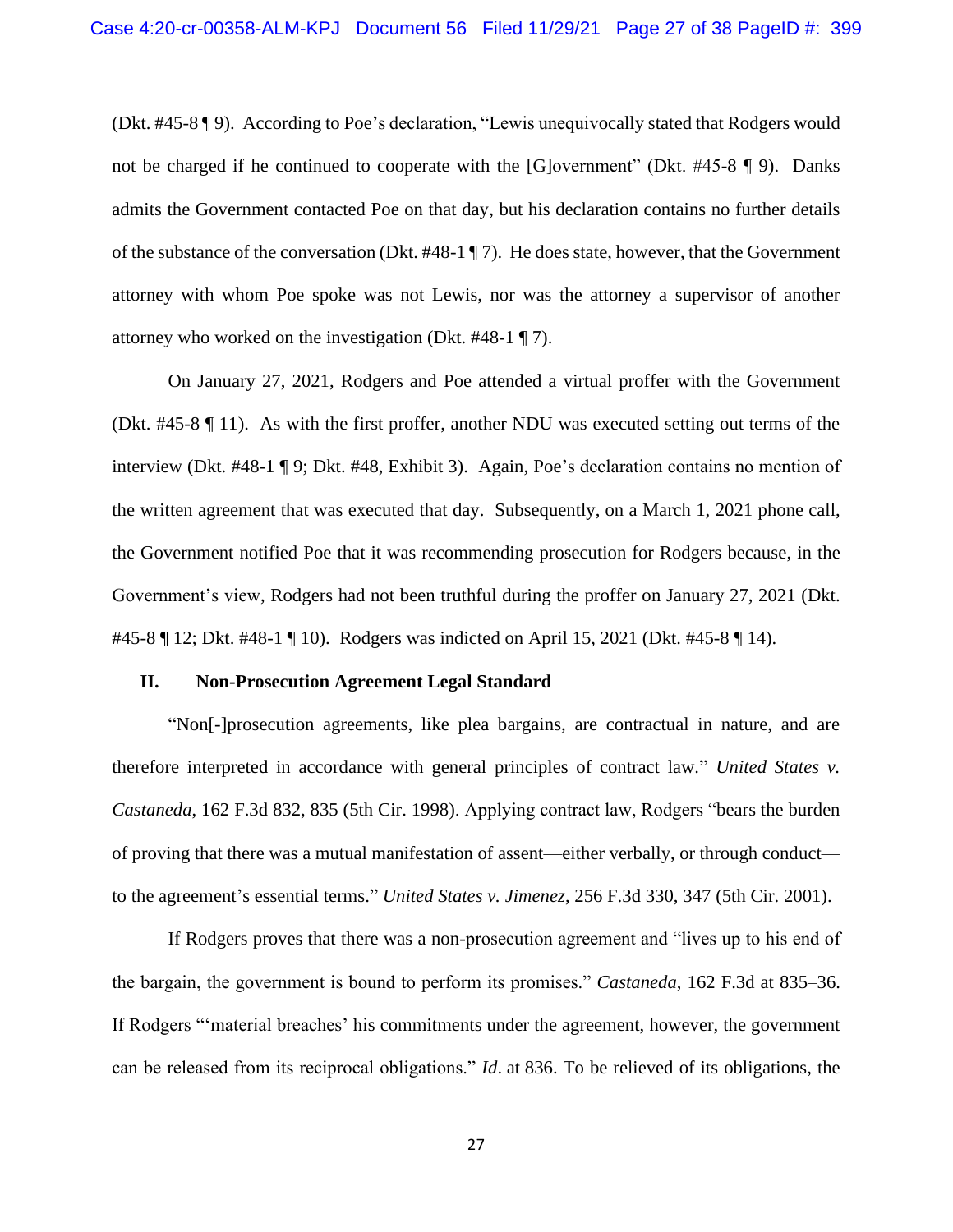Government must "prove to the court by a preponderance of the evidence that (1) the defendant breached the agreement, and (2) the breach is sufficiently material to warrant rescission." *Id*.

## **III. Analysis**

Armed with a better understanding of the communication between Rodgers' counsel, Poe, and the Government, the Court turns back to Rodgers' argument. Rodgers claims there was an oral non-prosecution agreement that was "reached on or about December 9, 2020" "that Rodgers would not be charged if [he] continued to cooperate, which included testifying at trial" (Dkt. #50 at p. 6). Rodgers further contends that the Government has not proved that Rodgers breached the terms of his non-prosecution agreement (Dkt. #45 at p. 9). Accordingly, Rodgers argues the Government cannot rescind the agreement (Dkt. #45 at p. 9). The Government counters by arguing that no oral agreement was ever reached (Dkt. #48 at p. 10). The Government also argues that two written NDUs "conclusively establish that Rodgers did not have a non-prosecution agreement" "[b]ecause parol evidence is inadmissible to prove the meaning of the unambiguous NDUs" (Dkt. #48 at p. 10). Further, while the Government has not come forward with any evidence proving Rodgers violated any alleged oral agreement, it argues that "[i]f necessary" it "could readily show a material violation of any non-prosecution agreement" (Dkt. #48 at p. 13).

Applying basic contract principles to the alleged agreements in this case, in order to dismiss the Indictment, the Court must 1) find that the parol evidence rule does not bar the enforcement of the alleged oral non-prosecution agreement; 2) an oral non-prosecution agreement was in fact reached; 3) Rodgers performed his part of the agreement; and 4) the Government has breached the agreement.<sup>6</sup> *See Jimenez*, 256 F.3d at 347 n.23 (noting that before considering whether any alleged

<sup>6</sup> The parties did not address choice of law questions. The Court, however, is bound by *Erie R. Co. v. Tompkins*, 304 U.S. 64 (1938) to apply the contract law of the State of Texas, where was the agreement was allegedly executed and where it would be performed. *United States v. McBride*, 571 F. Supp. 596, 604 n.3 (S.D. Tex. 1983), *aff'd*, 915 F.2d 1569 (5th Cir. 1990)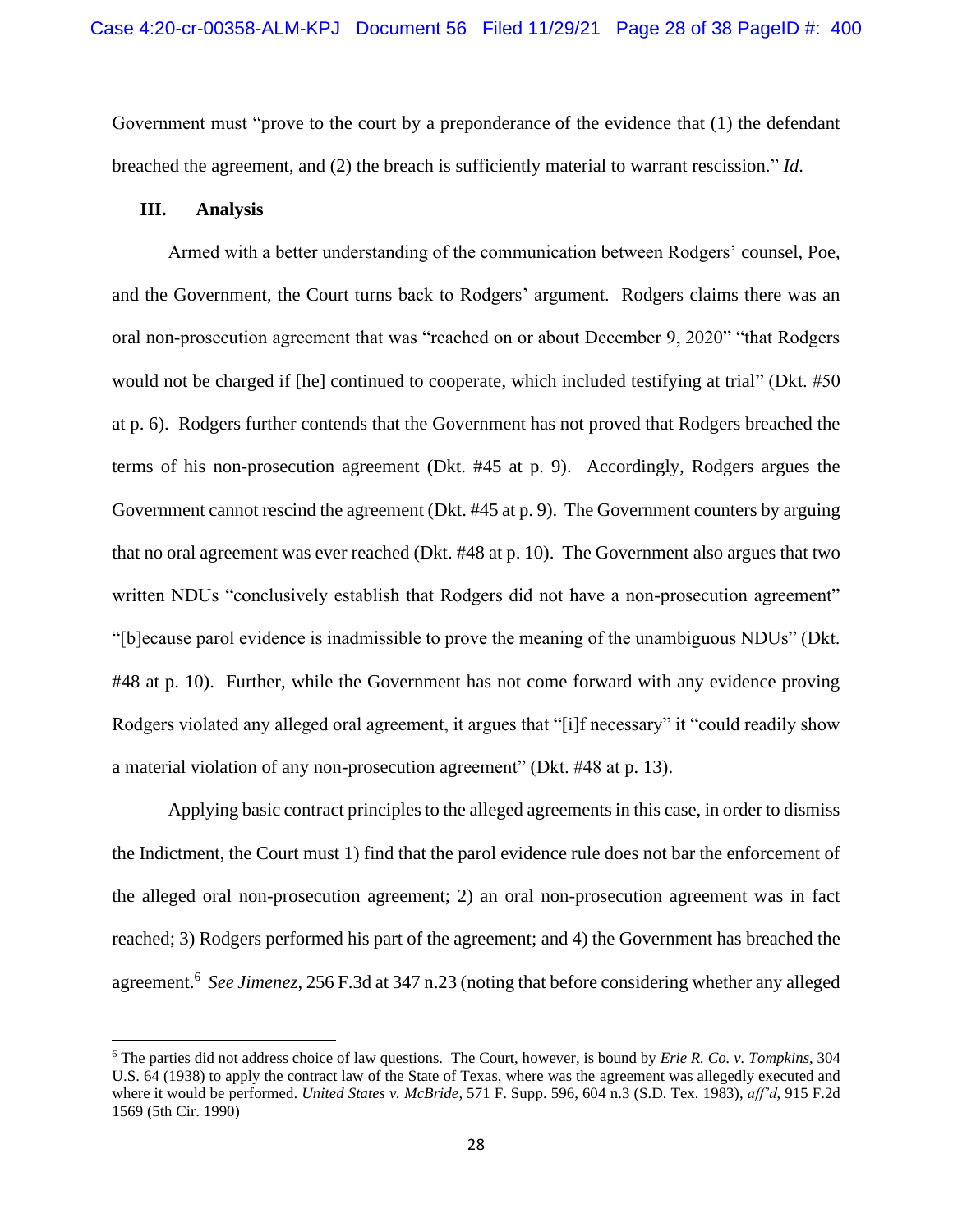agreement was breached, it must first be determined whether an agreement ever existed). Thus, the Court will first consider the effect of the written NDUs as part of its inquiry into whether an oral non-prosecution agreement was ever reached.

# **A. The Two Written NDUs Do Not Bar Enforcement of Any Alleged Oral Agreement.**

As previously stated, the Government argues that two written NDUs between the Government and Rodgers trigger the parol evidence rule and thus "conclusively establish that Rodgers did not have a non-prosecution agreement" (Dkt. #48 at p. 10). According to the Government, because the NDUs contemplate Rodgers' potential prosecution and contain merger clauses, they "foreclose any contention that there was a non-prosecution agreement at the time of their signing" (Dkt. #48 at p. 10). In his motion to dismiss the Indictment, Rodgers does not mention the written NDUs. In his reply, however, Rodgers concedes that the written NDUs exist, but cites no law on the parol evidence rule and instead just repeatedly asserts that the Government "misconstrue<sup>[s]</sup> the language of these agreements" (Dkt. #50 at p. 5).

In construing a written contract, the primary concern of the court is to ascertain the true intentions of the parties as expressed in the writing itself. *J.M. Davidson, Inc. v. Webster*, 128 S.W.3d 223, 229 (Tex. 2003). Parties may not rely on extrinsic evidence to create an ambiguity or give the contract a different meaning from that which its language imports. *First Bank v. Brumitt*, 519 S.W.3d 95, 110 (Tex. 2017). "If the written instrument is so worded that it can be given a certain or definite legal meaning or interpretation, then it is not ambiguous and the court will construe the contract as a matter of law." *Coker v. Coker*, 650 S.W.2d 391, 393 (Tex. 1983). Likewise, "when a contract is unambiguous, [courts] generally will not look beyond the four corners of the document." *United States v. Long*, 722 F.3d 257, 262 (5th Cir. 2013) (internal quotations omitted). Further, when there is valid integrated agreement with respect to a particular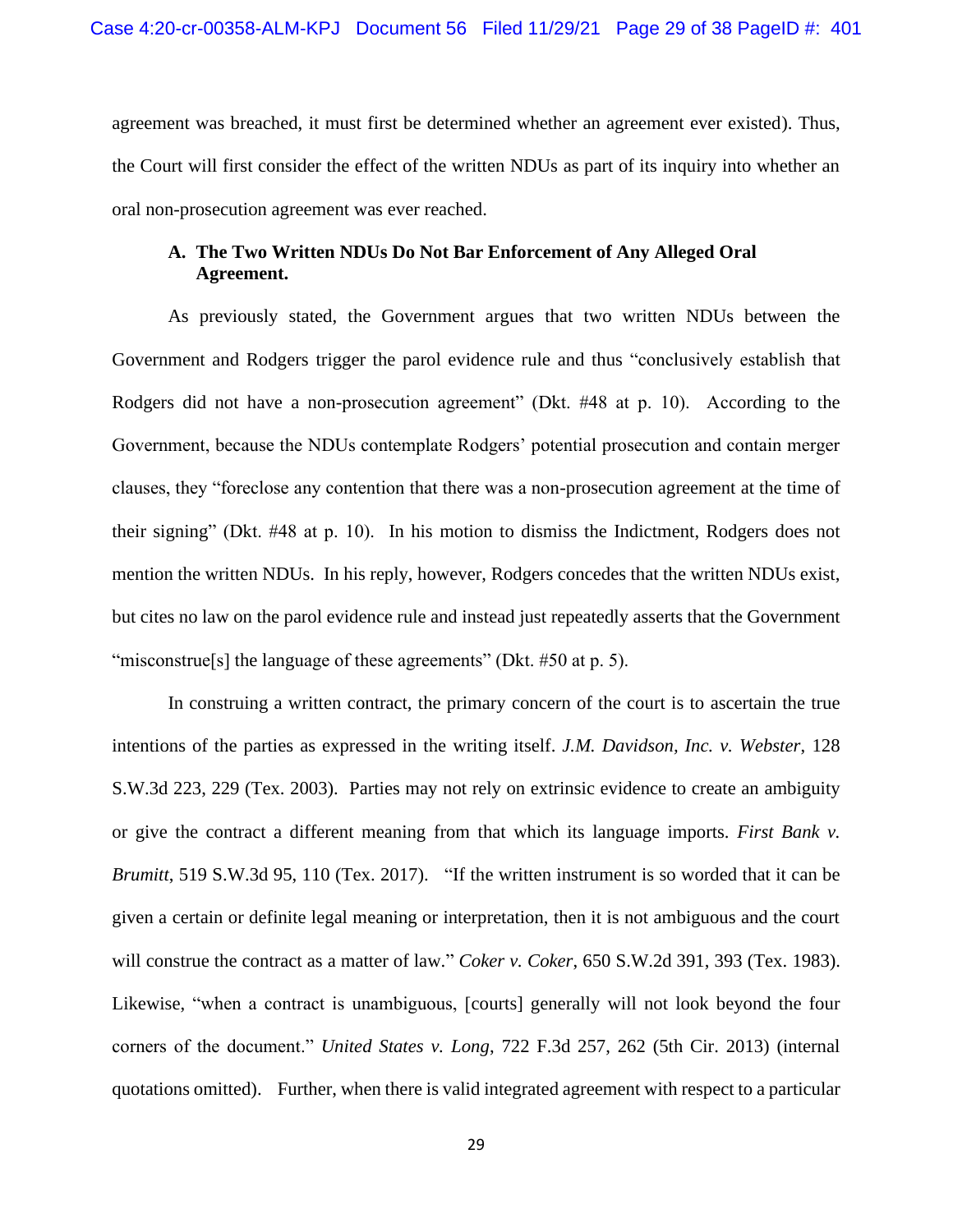subject matter, the parol evidence rule "precludes the enforcement of inconsistent prior or contemporaneous agreements." *Jack H. Brown & Co. v. Toys "R" Us, Inc*., 906 F.2d 169, 173 (5th Cir. 1990). However, the parol evidence rule "does not preclude enforcement of prior or contemporaneous agreements which are collateral to an integrated agreement and which are not inconsistent with and do not vary or contradict the express or implied terms or obligations thereof." *Hubacek v. Ennis State Bank*, 317 S.W.2d 30, 32 (Tex. 1958).

As a starting point, only the second NDU—executed on January 22, 2021—would trigger the parol evidence rule and thus bar enforcement of the alleged oral non-prosecution agreement. The first NDU was executed on December 12, 2019, (Dkt. #48, Exhibit 2), and Rodgers claims the oral agreement was not reached until about one year later—on or about December 9, 2020 (Dkt. #50 at p. 6). Yet, the parol evidence rule only bars enforcement of prior or contemporaneous agreements; it does not apply to agreements made *subsequent* to the written agreement. *Brumitt*, 519 S.W.3d at 111. Thus, only the second written NDU, executed on January 22, 2021, could trigger the parol evidence rule since the oral agreement was allegedly formed before the second written NDU was signed.

Moreover, the second NDU is the type of agreement that triggers the parol evidence rule. It is a written agreement that is "integrated." Indeed, it contains an integration or "merger" clause. *See People's Cap. & Leasing Corp. v. McClung*, No. 4:18-CV-00877, 2020 WL 4464503, at \*8 (E.D. Tex. Aug. 4, 2020) ("A merger clause is a provision in a contract to the effect that the written terms may not be varied by prior or oral agreements because all such agreements have been merged into the written document.") (internal quotations omitted). But, as well, by its own terms, it is integrated only as to the parties' agreements relating to the subject matter it addresses—not as to all prior or contemporaneous agreements between the parties related to other matters. *See West v.*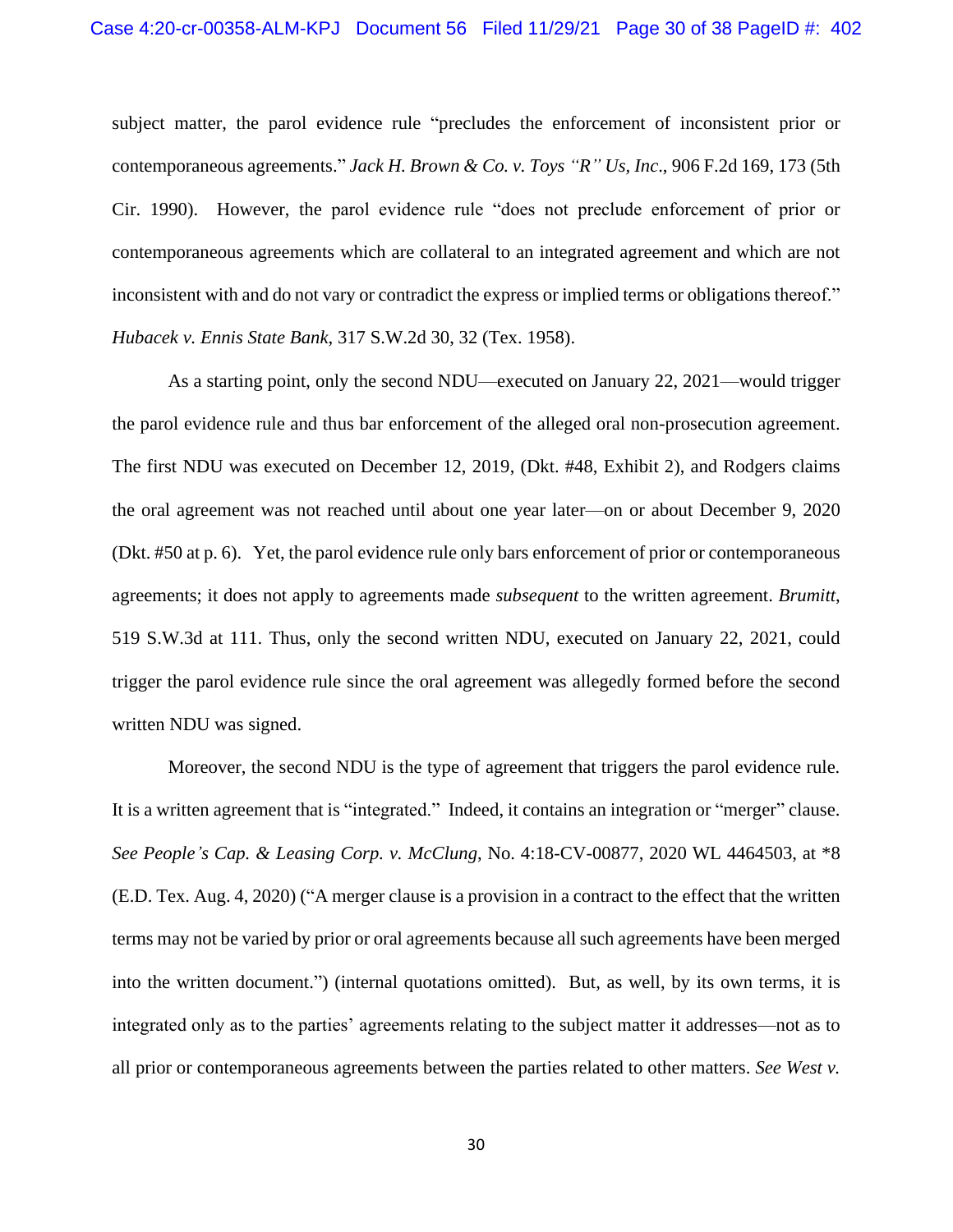*Quintanilla*, 573 S.W.3d 237, 244 (Tex. 2019) ("Although it is complete and final as to its subject matter, it does not purport to address or supersede agreements related to other matters."). In this sense, the NDU is only partially integrated. The language in the NDU makes this clear. For example, it states:

It is understood that this agreement is limited to statements made during the interview on January 27, 2021, and does not apply to any oral, written, or recorded statements made by you at any other time. This letter and the attached Addendum constitute the entire understanding between the United States and you *in connection with this interview.*

(Dkt. #48, Exhibit 3) (emphasis added). Accordingly, though the NDU unambiguously states that it "constitute[s] the entire understanding between the United States and [Rodgers,]" it does so only in connection with the terms of the January 22, 2021, proffer meeting (*See* Dkt. #48, Exhibit 3). Thus, even though the NDU contains an integration clause, it does not foreclose the possibility that Rodgers and the Government reached another separate, unrelated agreement.

This is significant because under the parol evidence rule, the written, integrated NDU only "precludes enforcement of any prior or contemporaneous agreement that addresses the same subject matter and is inconsistent with [the NDUs'] terms." *Id.* at 244–45. Stated differently, the parol evidence rule does not preclude enforcement of a prior agreement that is "collateral to and not inconsistent" with the NDU. *Id.* at 245. Therefore, to determine if the parol evidence rule bars enforcement of the oral agreement, the Court must determine whether the alleged oral agreement was "collateral" to the NDU and whether it was "not inconsistent" with it. *See id*.

Here, the Court finds that any alleged oral non-prosecution agreement was "collateral" to the second NDU. To be collateral, the agreement must be one the parties might naturally make separately and would not be ordinarily be expected to be embodied in or integrated with the written agreement and not so clearly connected with the principal transaction as to be part and parcel of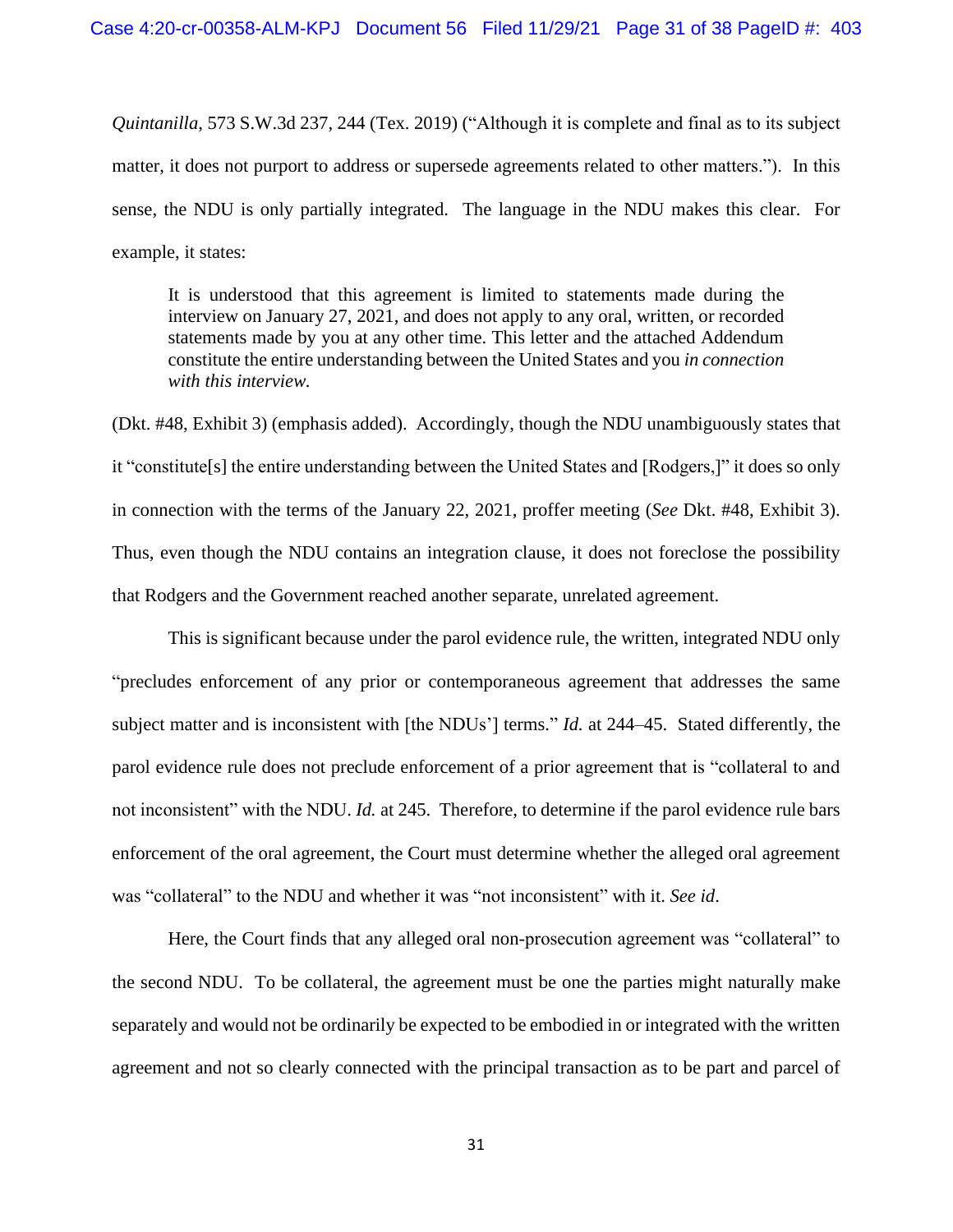it. *Boy Scouts of Am. v. Responsive Terminal Sys., Inc*., 790 S.W.2d 738, 745 (Tex. App.—Dallas 1990, writ withdrawn). Here, the NDU and the oral agreement addressed different subject matters. An NDU is generally "an agreement between an [individual] and the government in a criminal case that sets forth the terms under which the [individual] will provide information to the government during an interview, commonly referred to as a 'proffer session.'" *United States v. Lopez*, 219 F.3d 343, 345 n.1 (4th Cir. 2000). On the other hand, a non-prosecution agreement is exactly what it sounds like—it is an agreement that states the Government will agree not to prosecute an individual if certain conditions are met (Dkt. #48-1 ¶3). Thus, the NDU agreement addressed the terms of the proffer session, while the alleged oral agreement would have addressed the terms of any protection from prosecution. Even in the Government's own words, "[n]onprosecution agreements differ markedly from NDUs" (Dkt. #48 at p. 4). Consequently, because the oral non-prosecution agreement was collateral to the written NDU, the Court must resolve whether the oral non-prosecution agreement was inconsistent with the terms of the NDU. *See Quintanilla*, 573 S.W.3d at 244–45. If the oral non-prosecution agreement was "not inconsistent" with the NDU, then the parol evidence rule will not preclude enforcement of the oral agreement. *Id.*

The Court turns to the language of the NDU to determine if it is consistent with the alleged oral agreement that Rodgers would not be prosecuted if he continued to cooperate. In relevant part, the agreement states:

3. The United States agrees that no statement made by you during the interview will be used directly against you in any legal proceeding, except that your statements may be offered in any such proceeding to impeach your testimony or to rebut evidence offered on your behalf. In addition, the United States may use any statements made in the interview in a prosecution of you for making a false statement or declaration (18 U.S.C. §§ 1001, 1623), obstruction of justice (18 U.S.C. § 1503, *et seq*.), or perjury (18 U.S.C. § 1621).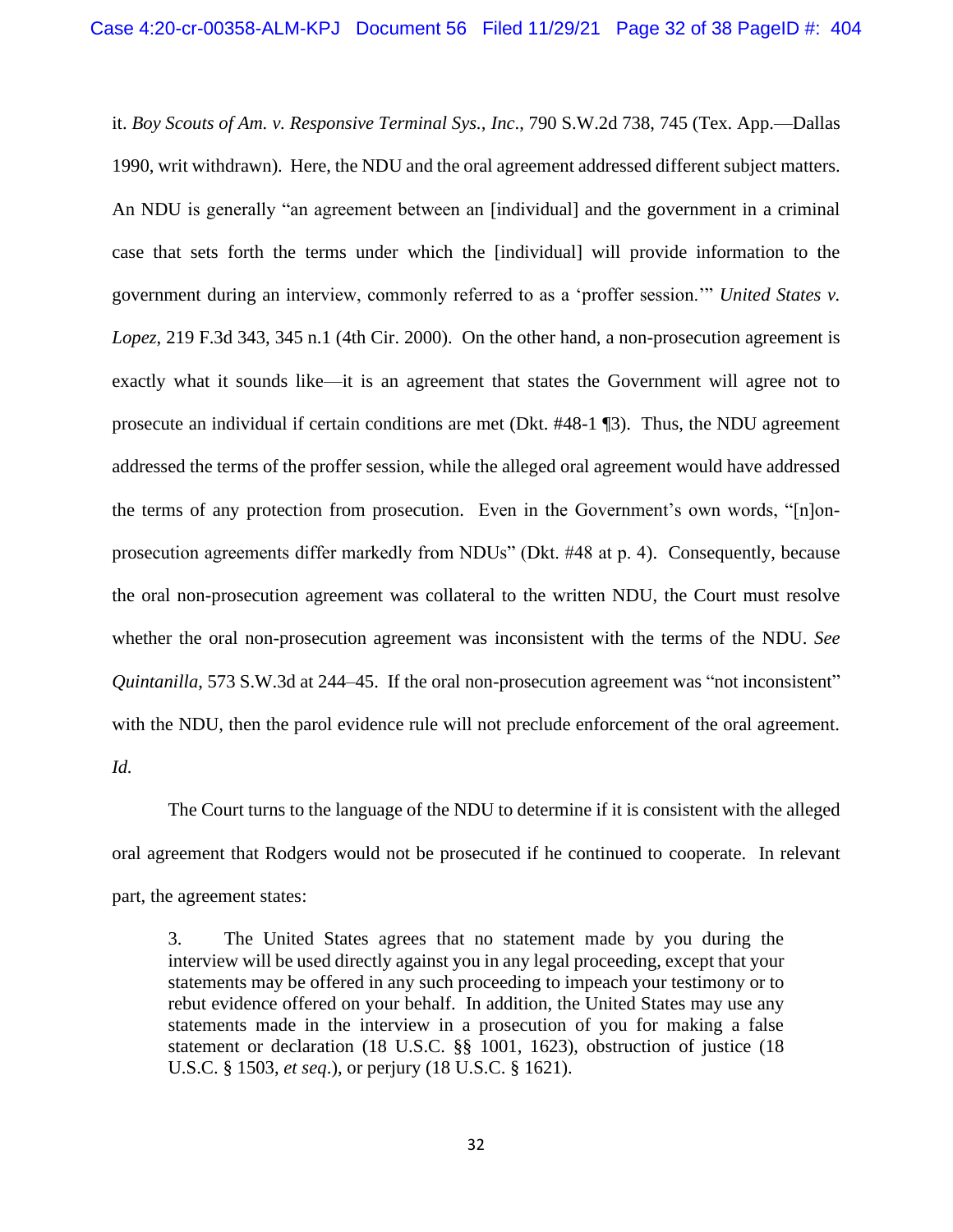4. The United States is free to use any information directly or indirectly derived from the interview to pursue its investigation and in any subsequent prosecution of you or others.

(Dkt. #48, Exhibit 3). The language, particularly in paragraph four, broadly contemplates future prosecution of Rodgers. At first glance, this broad language appears to be inconsistent with the Government's oral promise not to prosecute Rodgers. But, after a closer examination of the language, the Court reaches a different conclusion. Instead, the Court finds that the collateral oral agreement at issue is "not inconsistent" with the written NDU—even though the NDU contemplates future prosecution of Rodgers. Indeed, in *Quintanilla*, the Texas Supreme Court explored what "inconsistent" means in this context and found that when the oral agreement contradicts or varies the parties' obligations under the written agreement, the oral agreement is an inconsistent collateral agreement. *Id.* at 247.

Here, the alleged oral agreement does not vary the parties' obligations under the written NDU. For one thing, the NDU does not specifically state that Rodgers is subject to a future prosecution; it simply states the Government can use the information from the interview in any subsequent prosecution (Dkt. #48, Exhibit 3). Further, the alleged oral agreement was not simply an agreement to not prosecute Rodgers—it was conditioned on his continued cooperation. Thus, just like the NDU contemplates future prosecution of Rodgers, so, too, does the alleged oral agreement—if Rodgers fails to continue to cooperate. As such, the oral agreement does not alter fundamental terms of the NDU.

Consequently, because the alleged oral non-prosecution agreement is "collateral to and not inconsistent" with the second NDU, the parol evidence rule does not preclude enforcement of it*. See id*. at 245. Accordingly, since the parol evidence rule is not applicable, the Court now turns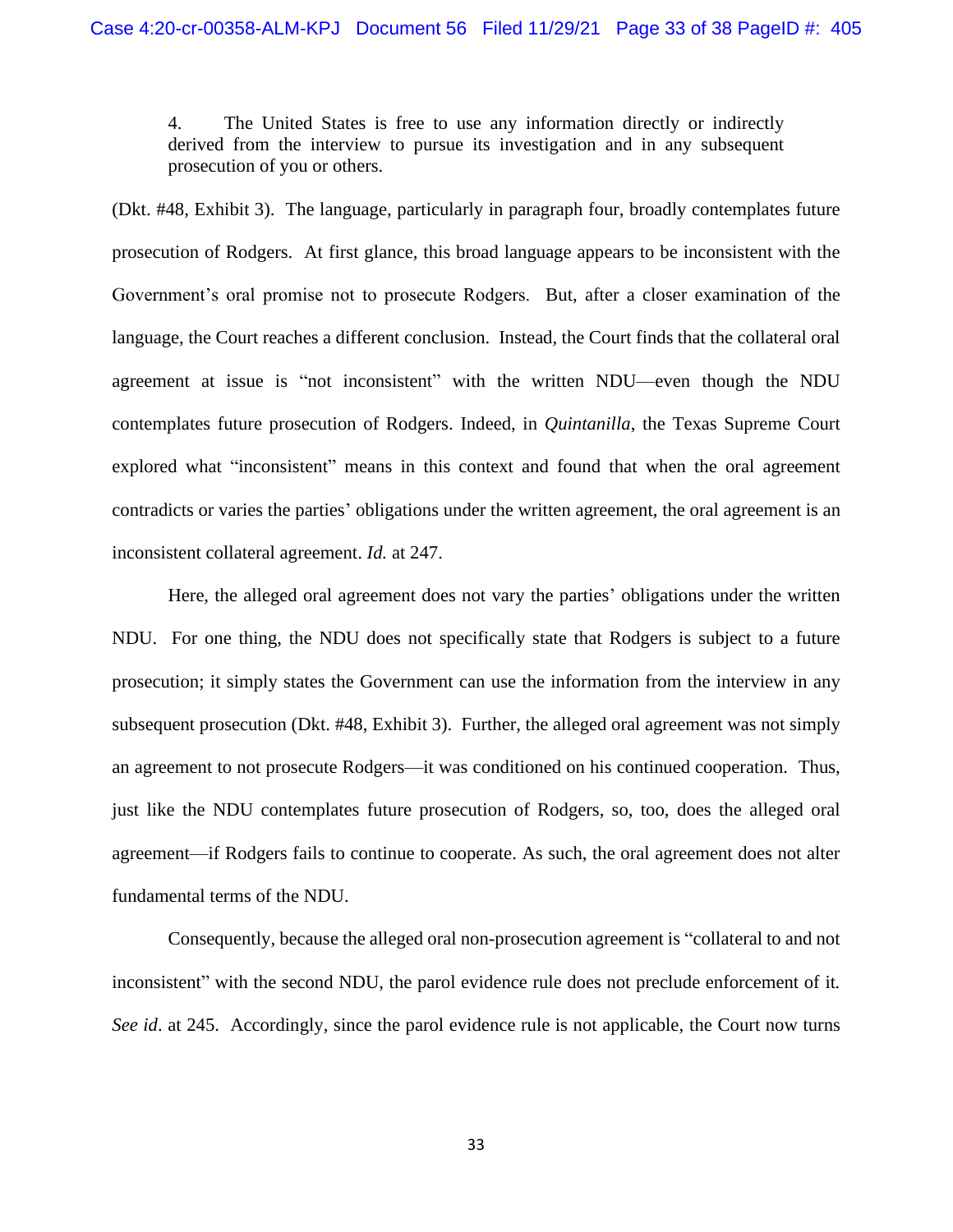to whether Rodgers has proved that there was a legally enforceable oral non-prosecution agreement.

### **B. No Legally Enforceable Oral Non-Prosecution Agreement Was Reached.**

A defendant claiming to have a non-prosecution agreement bears the burden of "prov[ing] that such an agreement existed." *Jimenez*, 256 F.3d at 347. "Non-prosecution agreements . . . are contractual in nature, and are therefore interpreted in accordance with general principles of contract law." *Castaneda*, 162 F.3d at 835. Any "ambiguities" in a non-prosecution agreement "must be construed against the government." *McBride*, 571 F. Supp. at 605. Because a nonprosecution agreement is governed by contract law standards, whether the parties reached an agreement is question of fact. *Westlake Petrochemicals, L.L.C. v. United Polychem, Inc*., 688 F.3d 232, 238–39 (5th Cir. 2012). However, whether an agreement has all the essential terms to be an enforceable agreement is a question of law. *Coe v. Chesapeake Expl., L.L.C*., 695 F.3d 311, 320 (5th Cir. 2012). In other words, Rodgers' contention has both a factual dimension—namely, whether Rodgers and the Government agreed that the Government would not prosecute him if he cooperated—and a legal dimension—whether there was a meeting of minds on the agreement's essential terms.

Rodgers claims the oral agreement "that Rodgers would not be charged if Rodgers continued to cooperate, which included testifying at trial" was reached "on or about December 9, 2020" (Dkt. #50 at p. 6). In other words, Rodgers argues that the basis for the oral agreement was Poe's phone call with Lewis. Further, Rodgers asserts that the Government's failure to deny the occurrence of the oral conversation and the Government's failure to deny that an agreement was reached "is further proof to corroborate counsel's declaration" (Dkt. #50 at p. 6). Indeed, the Court does find that the absence of any explicit denial of an oral agreement in Danks' declaration is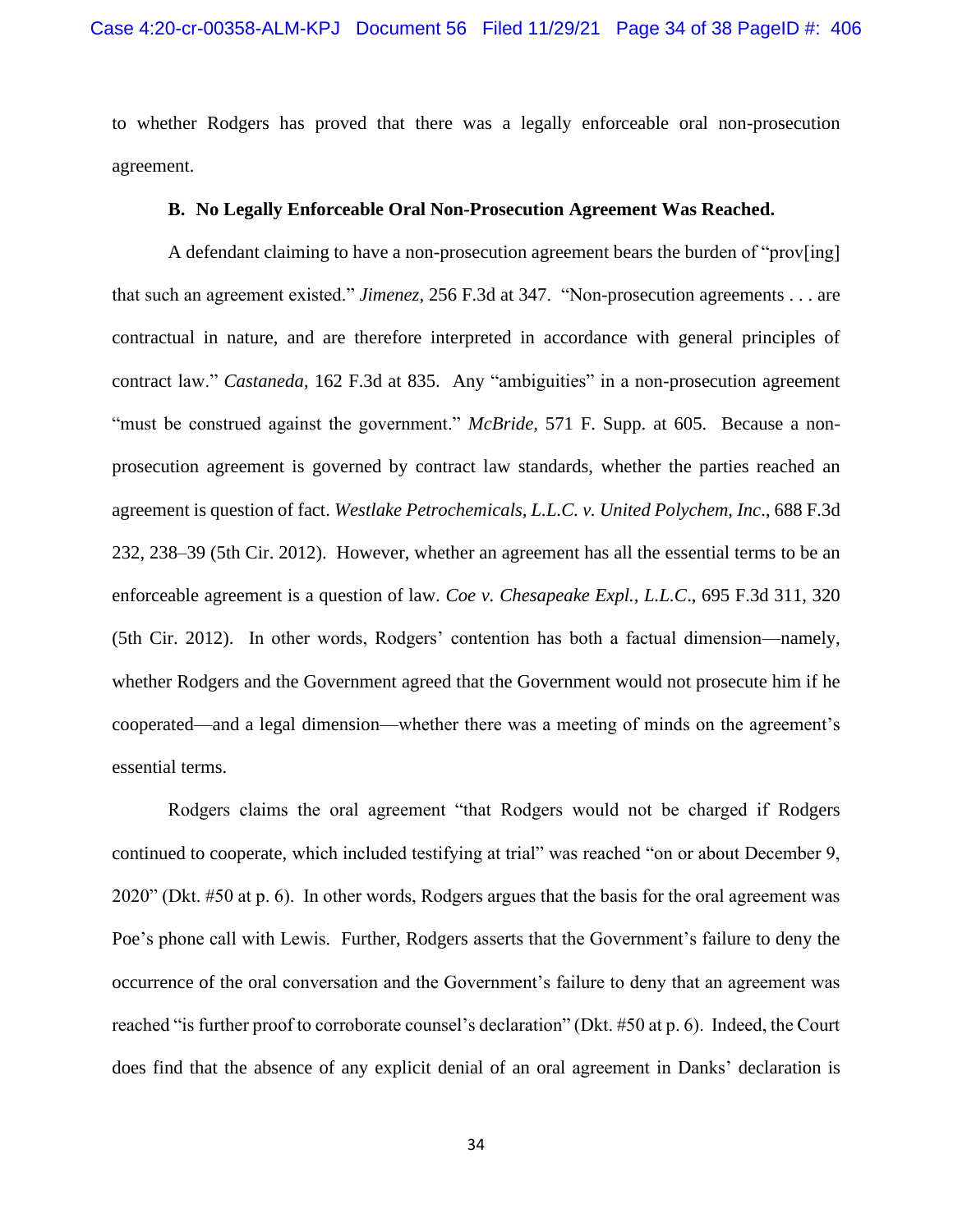telling. But the Court also notes that Rodgers bears the burden of proving an agreement existed, and he faces some difficult challenges.

For example, contrary to Poe's declaration, Danks declares that Lewis was *not* the attorney on the phone call on December 9, 2021, and the attorney on the phone call was *not* a supervisor of another attorney who worked on the investigation (Dkt. #48-1 ¶ 7). These statements both directly contradict Poe's statements. While the name of the Government attorney who made the alleged agreement might seem like a minor detail, it does cast doubt on Poe's "unequivocal[]" recollection of the events. *See United States v. Casares*, No. 2:14-653, 2019 WL 1243617, at \*4 (S.D. Tex. Mar. 18, 2019) (singling out Defendant's failure to "specify with whom he entered into this alleged agreement" in holding no oral non-prosecution agreement existed). Further, while Poe asserts an oral agreement was made, Danks declares that "[t]he Division's general practice is that both NDUs and NPAs are written" (Dkt. #48-1 ¶ 3). Moreover, while Poe claims an oral non-prosecution was reached around December 9, 2020, Rodgers entered into a second written NDU with the Government after this that contained no mention of the oral agreement. The execution of the written NDU not only reinforces the Government's claim that agreements like this are in writing, but it also indicates that the course of dealing between the parties was to put important agreements in writing.

Even more telling, the Court finds it odd that Poe's declaration does not mention that two written NDUs were executed. And, finally, looking at Poe's declaration, the Court finds it noteworthy that when Poe was notified that the Government was now recommending prosecution, he never asserted that the change violated any alleged agreement. *See United States v. Sattar*, No. 02-CR-395, 2003 WL 22510398, \*3 (S.D.N.Y Nov. 5, 2003) (noting that if a non-prosecution agreement had been reached then Poe's response upon learning of the indictment "should have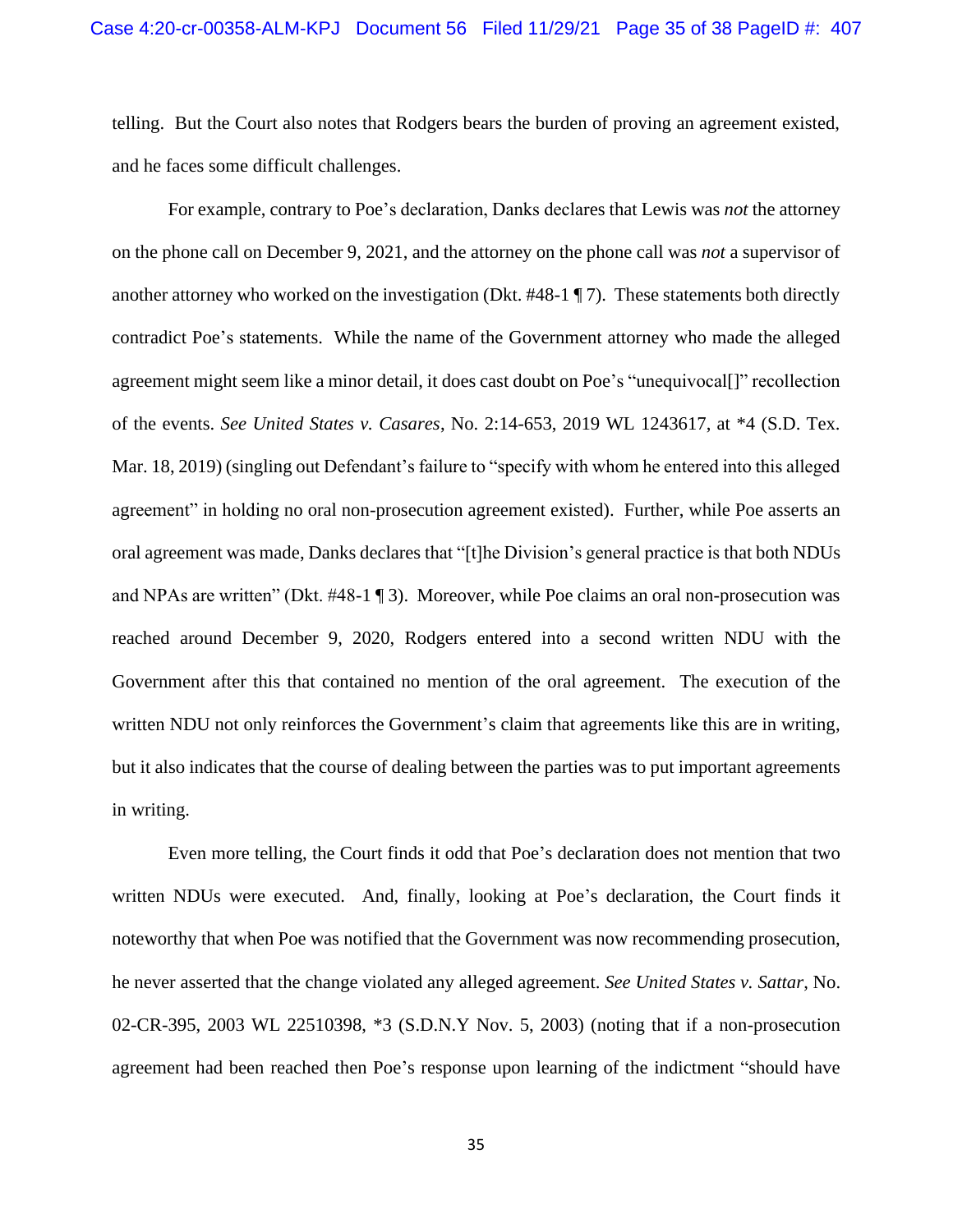been an anguished howl of protest over the breach of the agreement.") (internal quotations omitted).

Nonetheless, even fully crediting Poe's declaration and assuming *arguendo* that Rodgers has demonstrated the factual aspect of the alleged agreement, the Court finds that no agreement was reached as a matter of law. *See Coe*, 695 F.3d at 320 ("Whether an agreement fails for indefiniteness is a question of law."). Indeed, a contract is "legally binding only if its terms are sufficiently definite to enable a court to understand the parties' obligations." *Liberto v. D.F. Stauffer Biscuit Co.*, 441 F.3d 318, 323 (5th Cir. 2006) (internal quotations omitted). Stated differently, "when an agreement leaves material matters open for future adjustment and agreement that never occur, it is not binding upon the parties and merely constitutes an agreement to agree." *Coe*, 695 F.3d at 320. To determine whether essential terms were sufficiently settled to find a contract, "[c]ourts look not only at any relevant written agreements but also at the relationship of the parties, [and] their course of dealings . . . ." *APS Cap. Corp. v. Mesa Air Grp., Inc*., 580 F.3d 265, 272–73 (5th Cir. 2009).

Here, no legally enforceable agreement was reached because there was no "meeting of the minds" on all essential terms. Even accepting Rodgers' Poe's declaration as the truth—"that Rodgers would not be charged if Rodgers continued to cooperate, which included testifying at trial"—the agreement nevertheless fails to contain essential terms. *See id*. at 272 ("[A]n agreement is not enforceable unless it resolves all essential terms and leaves no material matters open for future negotiation."). Indeed, not every "meeting of the minds" is a contract. The minds may not have met on essential terms. When the parties leave an essential term open for future negotiation, there is no binding contract. *T.O. Stanley Boot Co. v. Bank of El Paso*, 847 S.W.2d 218, 221 (Tex. 1992). Here, the alleged agreement contains no mention of essential terms like "what level of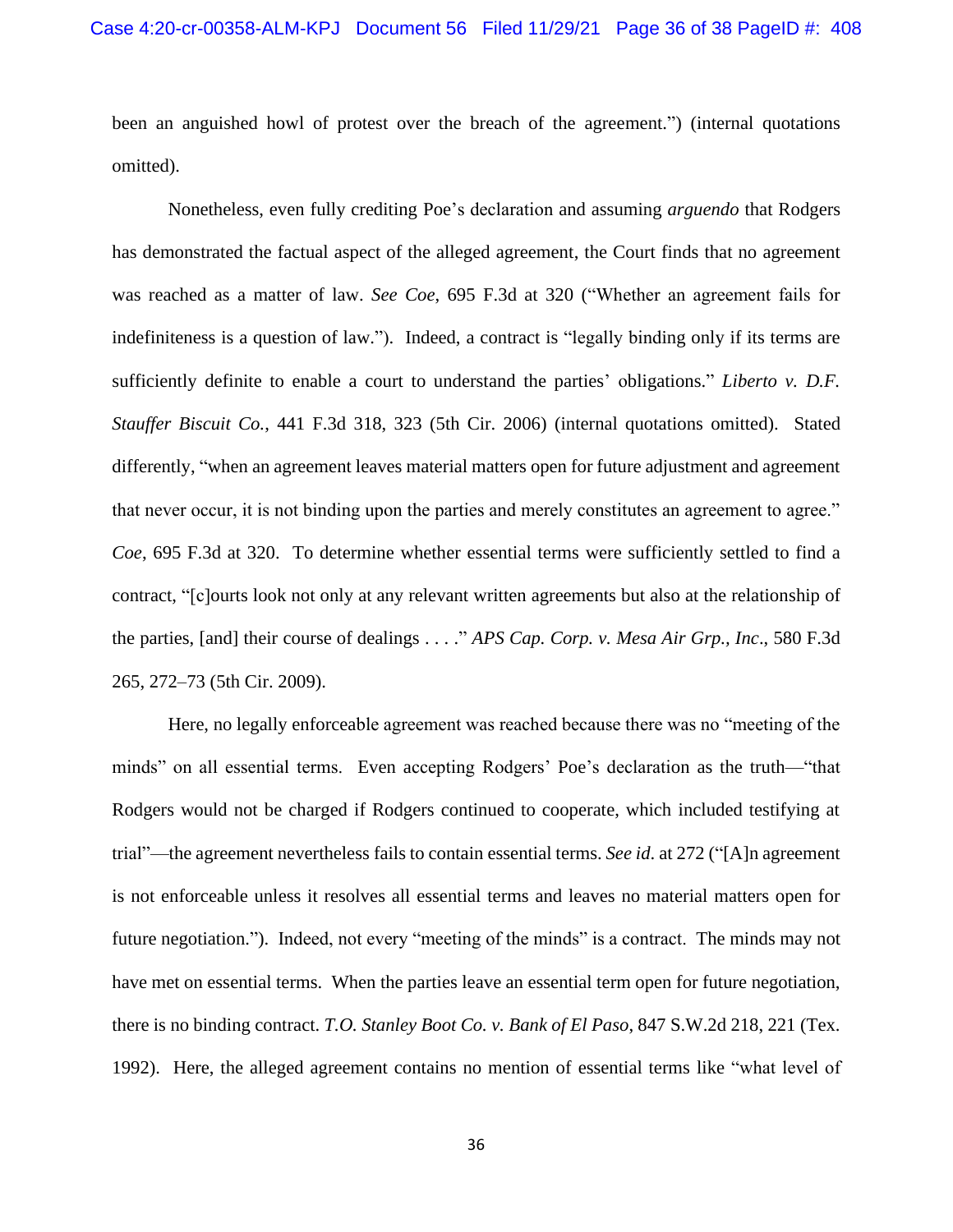cooperation would be required of [Rodgers] in order for h[im] to satisfy the purported [nonprosecution] agreement [and] who would determine whether [Rodgers] had fulfilled [his] part of the [] agreement." *See United States v. Lua*, 990 F. Supp. 704, 711 (N.D. Iowa 1998); *see also Commonwealth v. Stewart*, No. 04-1409, 2004 WL 3455442, at \*17 (Va. Cir. Ct. Oct. 22, 2004) (finding an absence of sufficient detail to prove a meeting of the minds). Absent such essential terms, there could be no meeting of the minds. That Rodgers now argues that he has lived up to his end of the agreement—by cooperating—and the Government disagrees illustrates how these details were material terms to the agreement. Undeniably, these details could change the outcome of the case. *See United States v. Aleman*, 286 F.3d 86, 92 (2d. Cir. 2002) ("A critical factual element of the alleged agreement will be who determines [Defendant]'s truthfulness and willingness to testify-the government, the court, or some other party.").

Further, examining the written NDUs, the relationship of the parties, their course of dealings, and other evidence only confirms there was no meeting of the minds as to the essential terms of the non-prosecution agreement. *See Mesa*, 580 F.3d 272–73. Indeed, when the agreement is oral, the court "must consider the possibility that immunity discussions . . . never progressed to a meeting of the minds and formation of an enforceable bargain." *Aleman*, 286 F.3d at 89. That a final oral agreement was never reached is bolstered by the existence of two written NDUs. These objectively show the course of dealing between the parties—when the parties agreed to final and essential terms of a contract, they did so in writing. By contrast, the only evidence that Rodgers offers to show that an oral agreement was reached is subjective evidence—Poe's declaration. But even Poe's declaration supports the conclusion that no final agreement was ever reached. Indeed, Poe's repeated conversations with the Government indicate that there was a possibility a deal could be made in the future, not that a final agreement already existed as to all essential terms. *See Lua*,